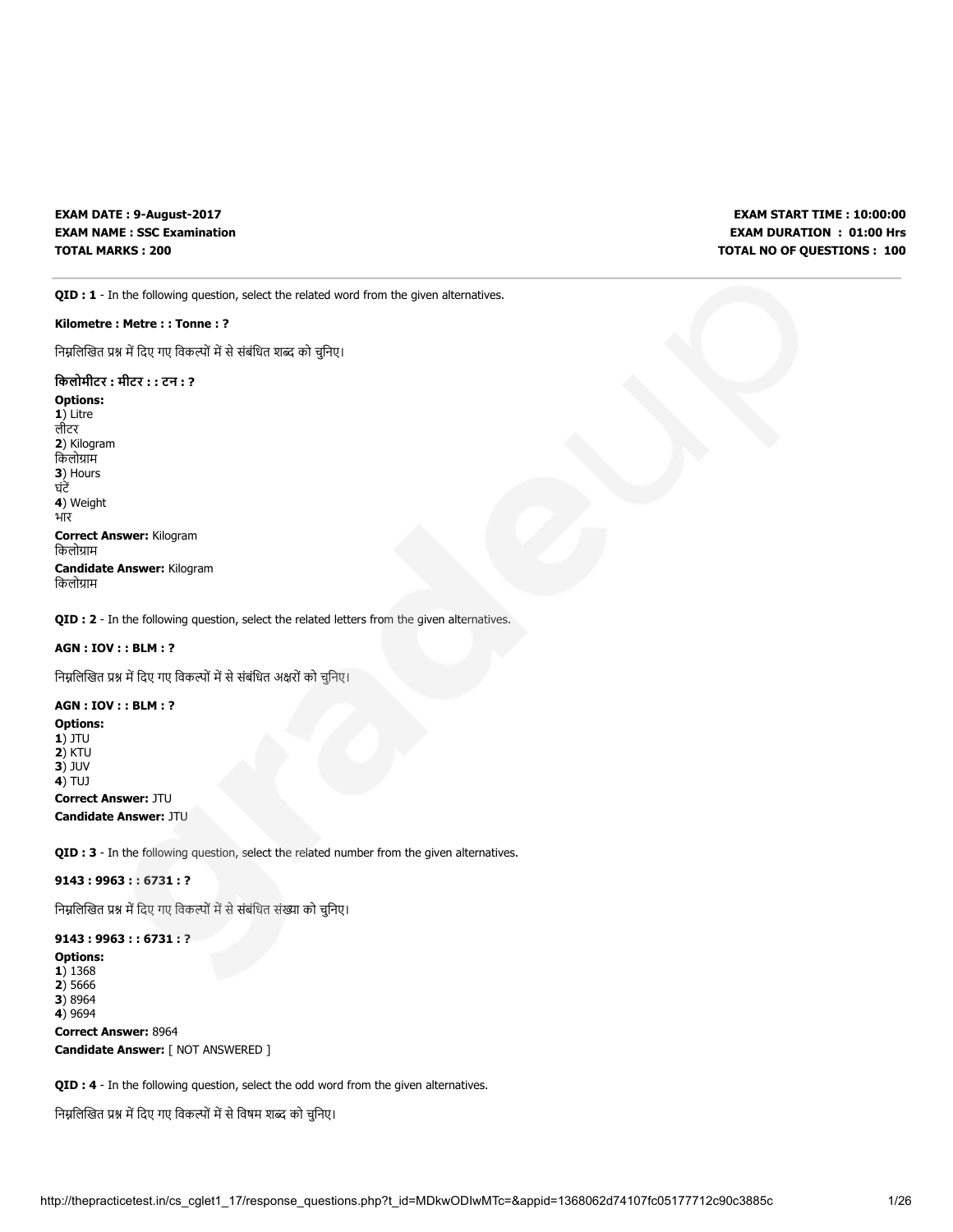1) Chennai चेन्नई 2) Daman दमन 3) Raipur रायपुर 4) Shimla िशमला Correct Answer: Daman दमन Candidate Answer: [ NOT ANSWERED ]

QID : 5 - In the following question, select the odd letter from the given alternatives.

निम्नलिखित प्रश्न में दिए गए विकल्पों में से विषम अक्षर को चुनिए। Options: 1) B 2) N 3) P 4) W Correct Answer: W Candidate Answer: W

QID : 6 - In the following question, select the odd number from the given alternatives.

निम्नलिखित प्रश्न में दिए गए विकल्पों में से विषम संख्या को चुनिए।

## Options:

1) 313

2) 426

3) 925

```
4) 1034
Correct Answer: 313
Candidate Answer: [ NOT ANSWERED ]
```
QID : 7 - Arrange the given words in the sequence in which they occur in the dictionary.

1. Ball

- 2. Balanced
- 3. Balls
- 4. Balance
- 5. Balancing

निम्नलिखित शब्दों को शब्दकोश में आने वाले क्रम के अनुसार लिखें।

1. Ball 2. Balanced 3. Balls 4. Balance 5. Balancing Options: 1) 24135 2) 42135 3) 42513 4) 54213 Correct Answer: 42513 Candidate Answer: 42513

QID : 8 - A series is given with one term missing. Select the correct alternative from the given ones that will complete the series.

## AG, LR, WC, HN, ?

एक अनुक्रम दिया गया है, जिसमें से एक पद लुप्त है। दिए गए विकल्पों में से वह सही विकल्प चुनिए, जो अनुक्रम को पूरा करे।

## AG, LR, WC, HN, ?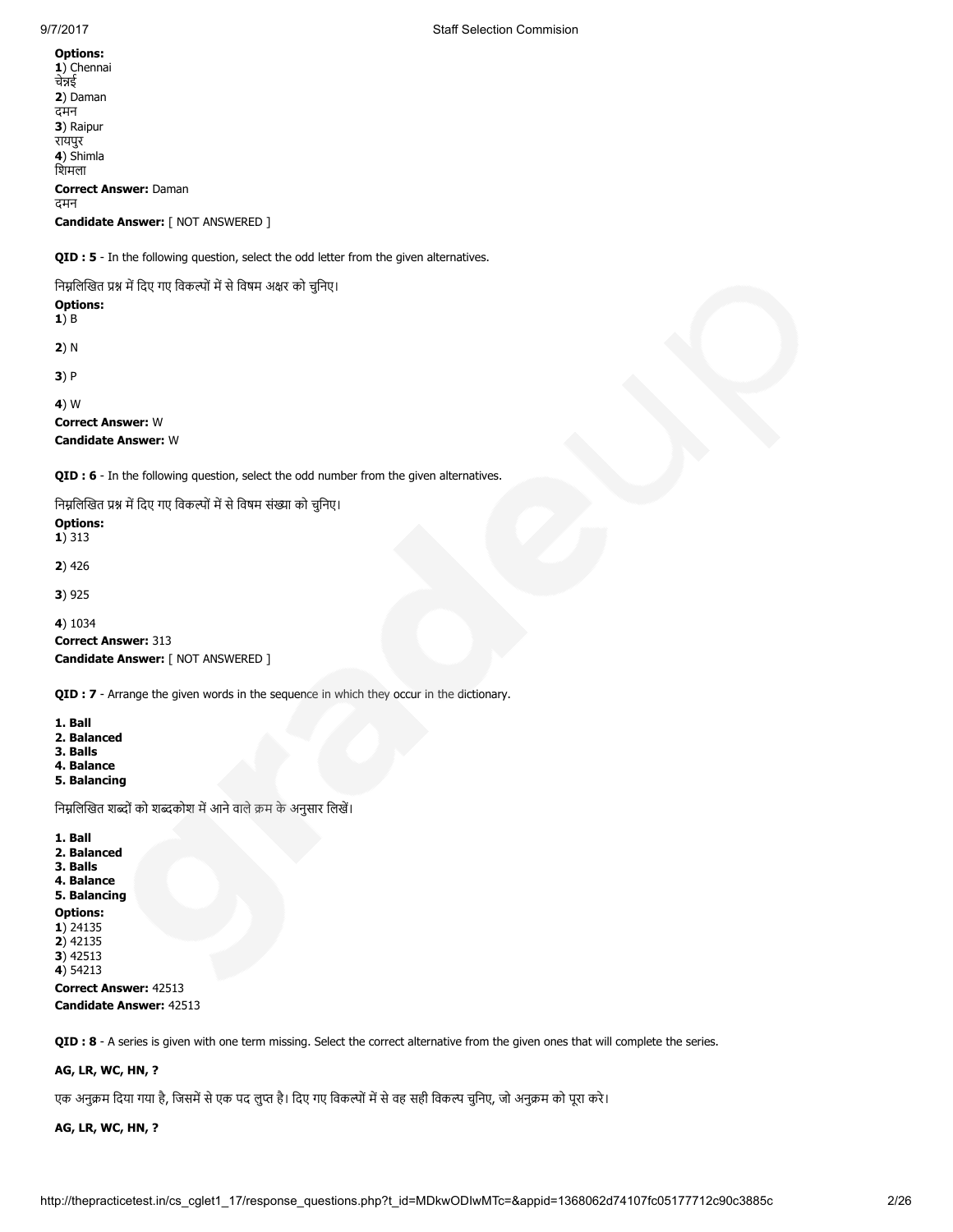Options: 1) QY 2) RX **3)** SY 4) TZ Correct Answer: SY Candidate Answer: SY

QID : 9 - In the following question, select the missing number from the given series.

## 13, 16, 11, 18, 9, 20, ?

निम्नलिखित प्रश्न में दिए गए विकल्पों में से लुप्त अंक ज्ञात कीजिए।

## 13, 16, 11, 18, 9, 20, ?

Options: 1) 3 2) 5 3) 6 4) 7 Correct Answer: 7 Candidate Answer: 7

QID : 10 - Punit said to a lady, "The sister of your father's wife is my aunt". How is the lady related to Punit?

पुनीत एक स्त्री से कहता है कि, "तुम्हारे पिताजी की पत्नी की बहन मेरी बुआ है।" वह स्त्री, पुनीत से किस प्रकार संबंधित है?

Options: 1) Daughter पुत्री 2) Grand Daughter पोती 3) Niece भतीजी 4) Cousin sister चचेरी/ममेरी बहन

Correct Answer: Cousin sister चचेरी/ममेरी बहन Candidate Answer: Cousin sister चचेरी/ममेरी बहन

QID : 11 - There are 45 trees in a row. The lemon tree is 20<sup>th</sup> from right end. What is the rank of lemon tree from left end?

एक पंक्ति में 45 वृक्ष हैं। नीम्बू का वृक्ष दायें छोर से 20 वें स्थान पर है। नीम्बू के वृक्ष का स्थान बायें छोर से क्या है?

Options: 1) 26  $2) 24$ 3) 25 4) 27

Correct Answer: 26 Candidate Answer: 26

QID : 12 - In the following question, from the given alternative words, select the word which cannot be formed using the letters of the given word.

#### UNIFORMITY

दिए गए प्रश्न में, निम्नलिखित विकल्पों में से वह शब्द चुनिए जो दिए गए शब्द के अक्षरों का प्रयोग करके नहीं बनाया जा सकता है।

UNIFORMITY Options: 1) ANNUITY 2) FORUM 3) MINT 4) UNIFORM Correct Answer: ANNUITY Candidate Answer: ANNUITY

QID : 13 - In a certain code language, "TIRED" is written as "56" and "BRAIN" is written as "44". How is "LAZY" written in that code language?

एक विशिष्ट कोड भाषा में, "TIRED" को "56" तथा "BRAIN" को "44" लिखा जाता है। इस कोड भाषा में "LAZY" को किस प्रकार लिखा जाएगा?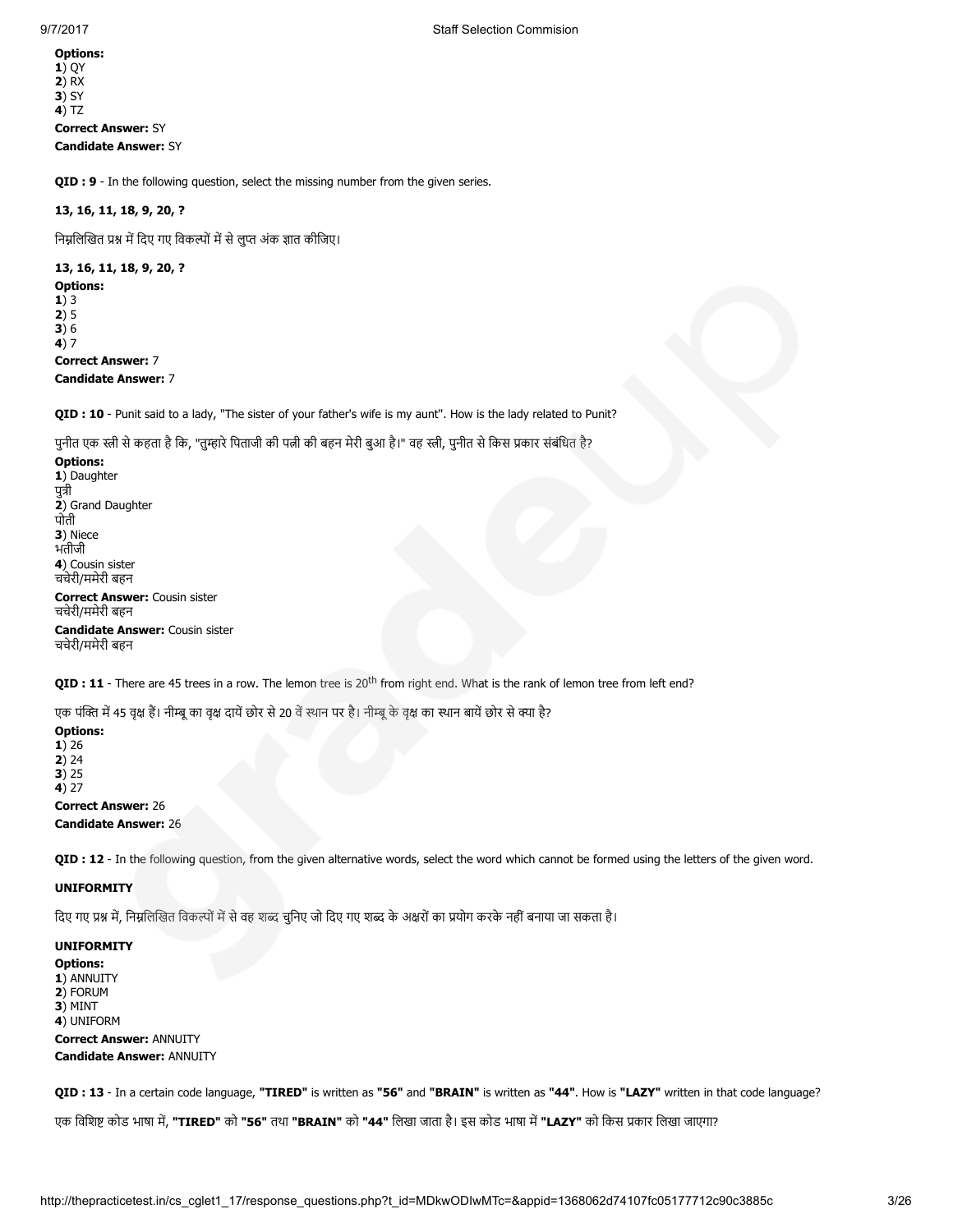| <b>Options:</b> |  |
|-----------------|--|
| 1 \ 64          |  |

1) 64

2) 61

3) 58

4) 43

Correct Answer: 64

Candidate Answer: 64

QID : 14 - In the following question, by using which mathematical operator will the expression become correct?

## 18 ? 6 ? 9 ? 27

निम्नलिखित प्रश्न में, दिए गए विकल्पों में से किन गणितीय संक्रियाओं के प्रयोग करने से दिया गया समीकरण सही हो जाएगा?

## 18 ? 6 ? 9 ? 27

Options: 1)  $x_t$  ÷ and =  $x, \div$  तथा = 2)  $\div$ , **x** and = ÷, x तथा = 3)  $x, +$  and =  $x, + \bar{d} =$ 4)  $+$ ,  $-$  and  $=$ +, – तथा = Correct Answer: ÷, x and = ÷, x तथा = **Candidate Answer:**  $\div$ **, x and =** ÷, x तथा =

QID : 15 - If 18 (9) 3 and 36 (30) 5, then what is the value of A in 19 (A) 18?

यदि 18 (9) 3 तथा 36 (30) 5 है, तो 19 (A) 18 में A का मान क्या है?

### Options: 1) 33

 $2) 57$ 3) 75

4) 96 Correct Answer: 57

Candidate Answer: [ NOT ANSWERED ]

## QID : 16 -

In the following question, select the number which can be placed at the sign of question mark (?) from the given alternatives.

निम्नलिखित प्रश्न में दिए गए विकल्पों में से प्रश्न चिह्न

(?) के स्थान पर आने वाली संख्या को चुनिए।



Options:

- 1) 53
- 2) 56
- 3) 59
- 4) 66 Correct Answer: 56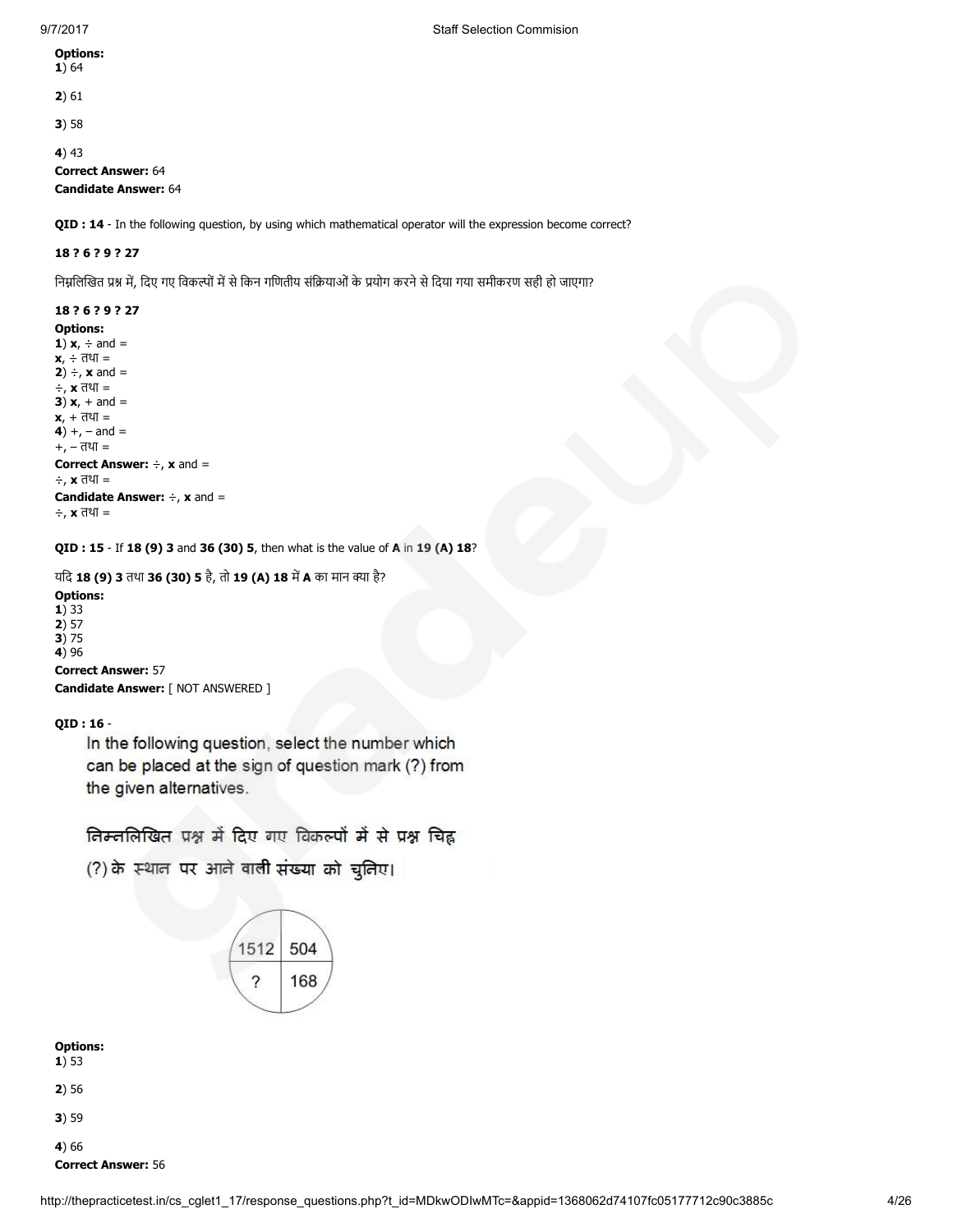Candidate Answer: 56

## QID : 17 -

How many triangles are there in the given figure?

# तीचे दी गई आकृति में कितने त्रिभुज हैं?



#### Options: 1) 14

- 2) 15
- 3) 17

4) 18

## Correct Answer: 17 Candidate Answer: [ NOT ANSWERED ]

QID : 18 - In the following question below are given some statements followed by some conclusions. Taking the given statements to be true even if they seem to be at variance from commonly known facts, read all the conclusions and then decide which of the given conclusion logically follows the given statements.

## Statements:

I. Some pens are pencils. II. All pencils are erasers.

## Conclusions:

I. Some pencils are not pens. II. Some erasers are not pens.

नीचे दिए गए प्रश्न में कुछ कथन और उनके बाद उन कथनों पर आधारित कुछ निष्कर्ष दिए गए हैं, हालांकि उनमें सामान्य ज्ञात तथ्यों से भिन्नता हो सकती है। सभी निष्कर्ष पढ़ें और फिर निर्धारित करें कि दिए गए कौन से निष्कर्ष, दिए गए कथनों के आधार पर युक्तिसंगत हैं।

## कथनः

I. कुछ पेन पेिसंल ह। II. सभी पेिसंल रबर ह।

## निष्कर्षः

I. कुछ पेिसंल पेन नहींह। II. कुछ रबर पेन नहींह।

## Options:

1) Only conclusion (I) follows. केवल निष्कर्ष (I) सही है। 2) Only conclusion (II) follows. केवल निष्कर्ष (II) सही है। 3) Neither conclusion (I) nor conclusion (II) follows. न तो निष्कर्ष (I) और न ही निष्कर्ष (II) सही है। 4) Both conclusions follow. दोनों ही निष्कर्ष सही हैं।

Correct Answer: Neither conclusion (I) nor conclusion (II) follows. न तो निष्कर्ष (I) और न ही निष्कर्ष (II) सही है।

Candidate Answer: Neither conclusion (I) nor conclusion (II) follows. न तो निष्कर्ष (I) और न ही निष्कर्ष (II) सही है।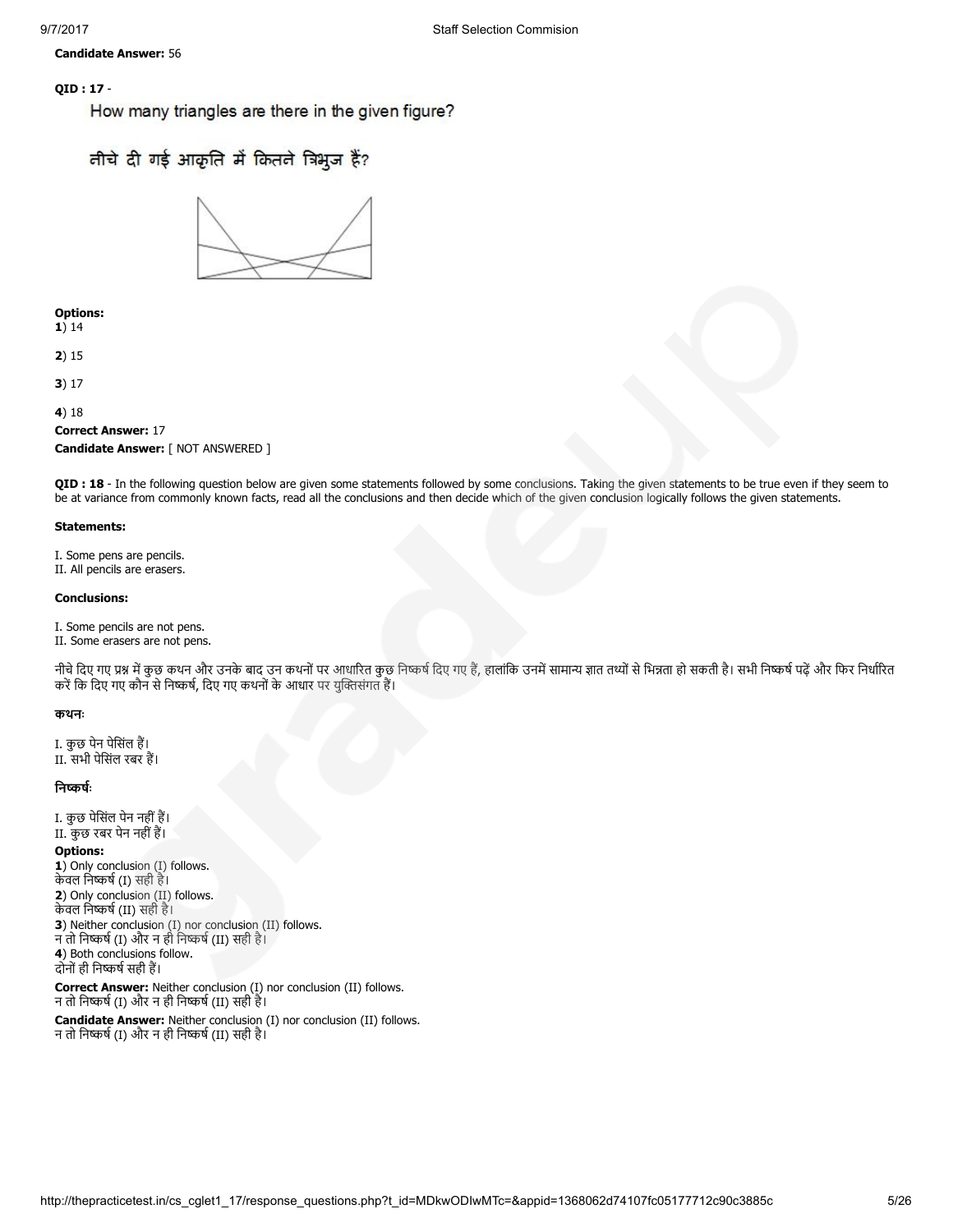## QID : 19 -

Three positions of a cube are shown below. What will come opposite to face containing '4'?

तीचे एक घत की तीत अवस्थाएँ दर्शायी गयी है। अंक

'4' के विपरीत फलक पर कौन सा अंक आयेगा?



## Options:

 $1)1$ 

```
2) 2
```
3) 4

```
4) 5
```
Correct Answer: 1 Candidate Answer: 1

QID : 20 - Identify the diagram that best represents the relationship among the given classes.

## Music Instrument, Piano, Guitar

वह आरेख चुनिए जो नीचे दिए गए वर्गों के बीच के संबंध का सही निरूपण करता है।

## वाद्य यंत्र, पियानो, गिटार

## Options:



Correct Answer: Candidate Answer:

QID : 21 -

Options: 1)



3)

4) Correct Answer: Candidate Answer:

QID : 22 -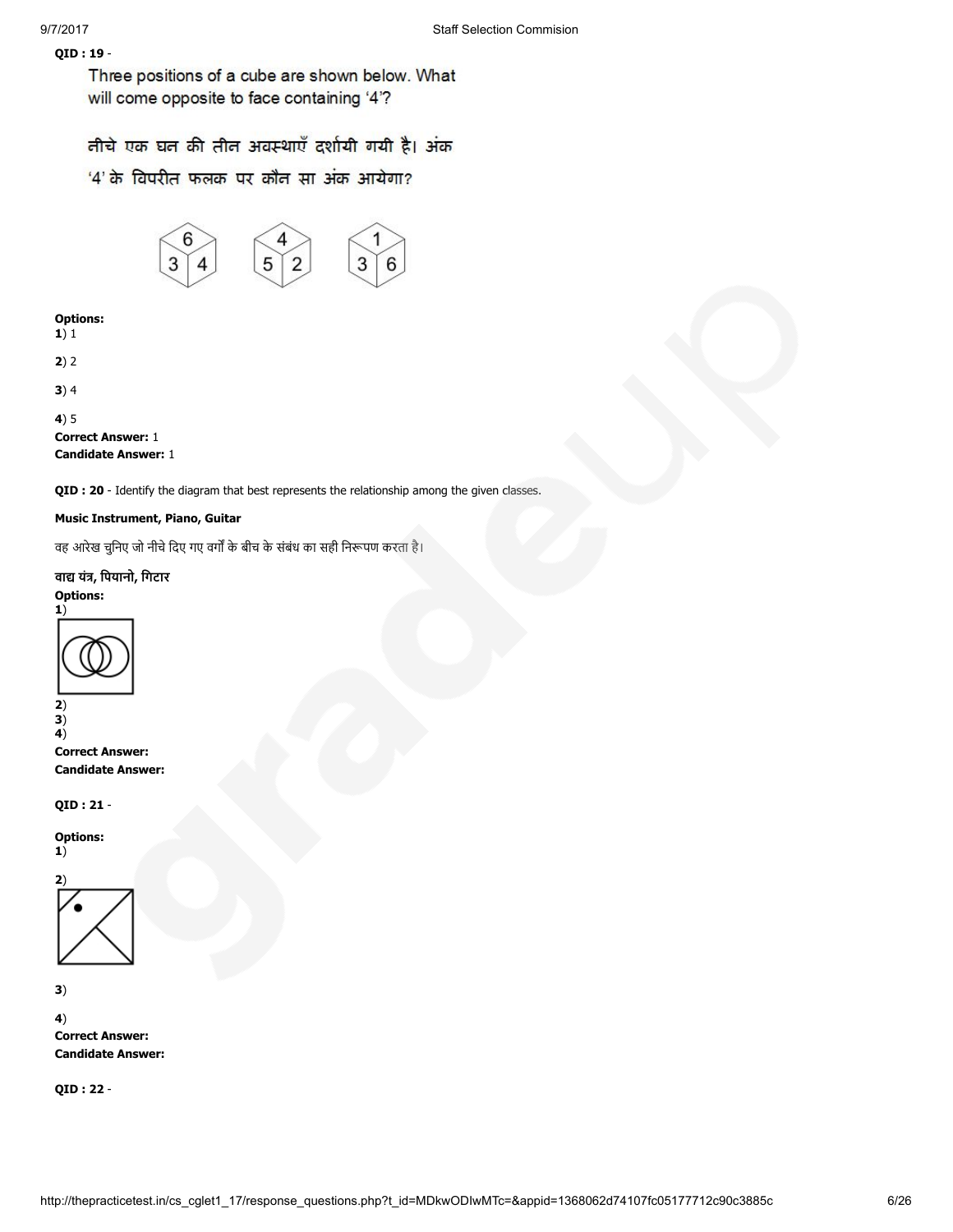## Options:

- 
- 
- 3)

## 4)

Correct Answer:

# Candidate Answer:

QID : 23 -

## Options:

1)

2)

3)

## 4)

Correct Answer: Candidate Answer: [ NOT ANSWERED ]

QID : 24 -

## Options:

1)

2)

3)

## 4)

Correct Answer: Candidate Answer:

QID : 25 -

Options: 1) 00, 13, 57, 76

2) 11, 04, 86, 59

3) 23, 22, 99, 95

4) 32, 40, 66, 68 Correct Answer: 11, 04, 86, 59 Candidate Answer: 11, 04, 86, 59

QID : 26 - Who gave the 'General Equilibrium Theory'?

'सामान्य संतुलन सिद्धांत' किसने प्रतिपादित किया था?

## Options:

**1**) J. M. Keynes जे. एम. की 2) Leon Walras िलऑन वालरस 3) David Ricardo डेविड रिकार्डो 4) Adam Smith एडम थ

Correct Answer: Leon Walras िलऑन वालरस Candidate Answer: [ NOT ANSWERED ]

QID : 27 - Which of the following is not true about a Demand Draft?

निम्नलिखित में से कौन सा डिमांड ड्राफ्ट के संदर्भ मे सही नहीं है?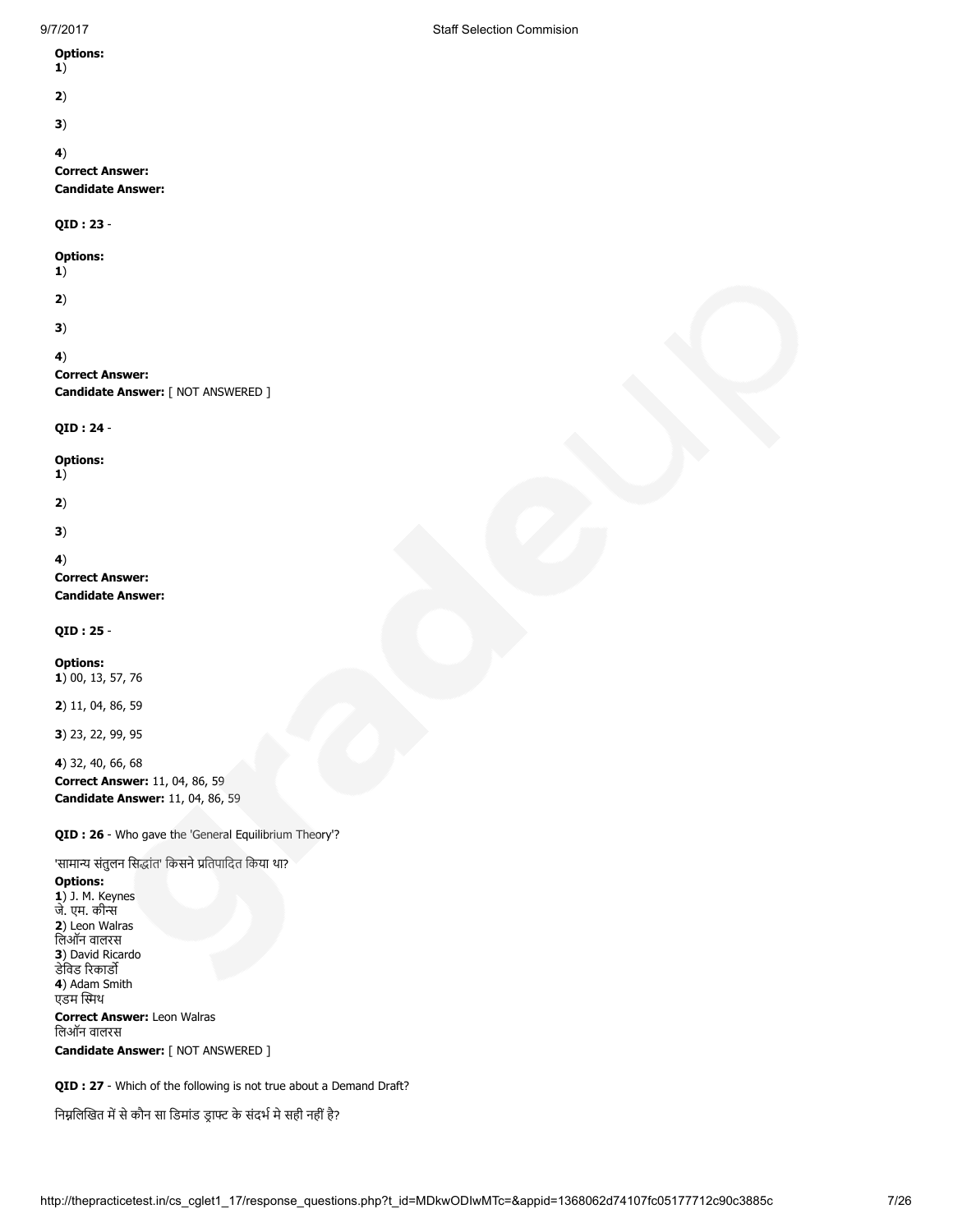1) It is a negotiable instrument. यह एक परक्राम्य लिखत है। 2) It is a banker's cheque. यह एक बैंकर्स चेक है। 3) It may be dishonoured for lack of funds. यह धन के अभाव के कारण अस्वीकृत किया जा सकता है। 4) It is issued by a bank. यह बक ारा जारी िकया जाता है।

Correct Answer: It may be dishonoured for lack of funds. यह धन के अभाव के कारण अस्वीकृत किया जा सकता है। Candidate Answer: [ NOT ANSWERED ]

QID : 28 - Who administers the oath of the President of India?

भारत के राष्ट्रपति के पद के लिए कौन शपथ दिलाता है? Options: 1) Governor General of India भारत के गवनर जनरल 2) Chief Justice of India भारत के मुख्य न्यायाधीश 3) Prime Minister of India भारत के प्रधानमंत्री 4) Vice President of India भारत के उपराष्ट्रपति Correct Answer: Chief Justice of India भारत के मुख्य न्यायाधीश

Candidate Answer: [ NOT ANSWERED ]

QID : 29 - Who among the following gave monistic theory of sovereignty?

निम्नलिखित में से किसने सम्प्रभुता के अद्वैत सिद्धांत दिए थे?

Options: 1) Austin ऑस्टिन 2) Darwin डॉिवन 3) Aristotle अरस्तु 4) Marx मार्क्स Correct Answer: Austin ऑस्टिन Candidate Answer: Austin ऑस्टिन

QID : 30 - Which one is the correct chronological order of the following events?

I. Quit India Movement II. Shimla Conference III. Poona Pact IV. Cabinet Mission

निम्नलिखित घटनाओं का उनके घटनाक्रमानुसार सही क्रम क्या है?

I. भारत छोडो आंदोलन II. शिमला सम्मेलन III. पूना समझौता IV. कैिबनेट िमशन

## Options:

1) II, IV, I, III 2) III, IV,II, I 3) III, I, II, IV 4) IV, II, III, I

Correct Answer: III, I, II, IV Candidate Answer: [ NOT ANSWERED ]

QID : 31 - In 1917, which movement was launched by Mahatma Gandhi from Champaran?

वर्ष 1917 में महात्मा गांधी द्वारा चंपारण से कौन सा आंदोलन शुरू किया गया था?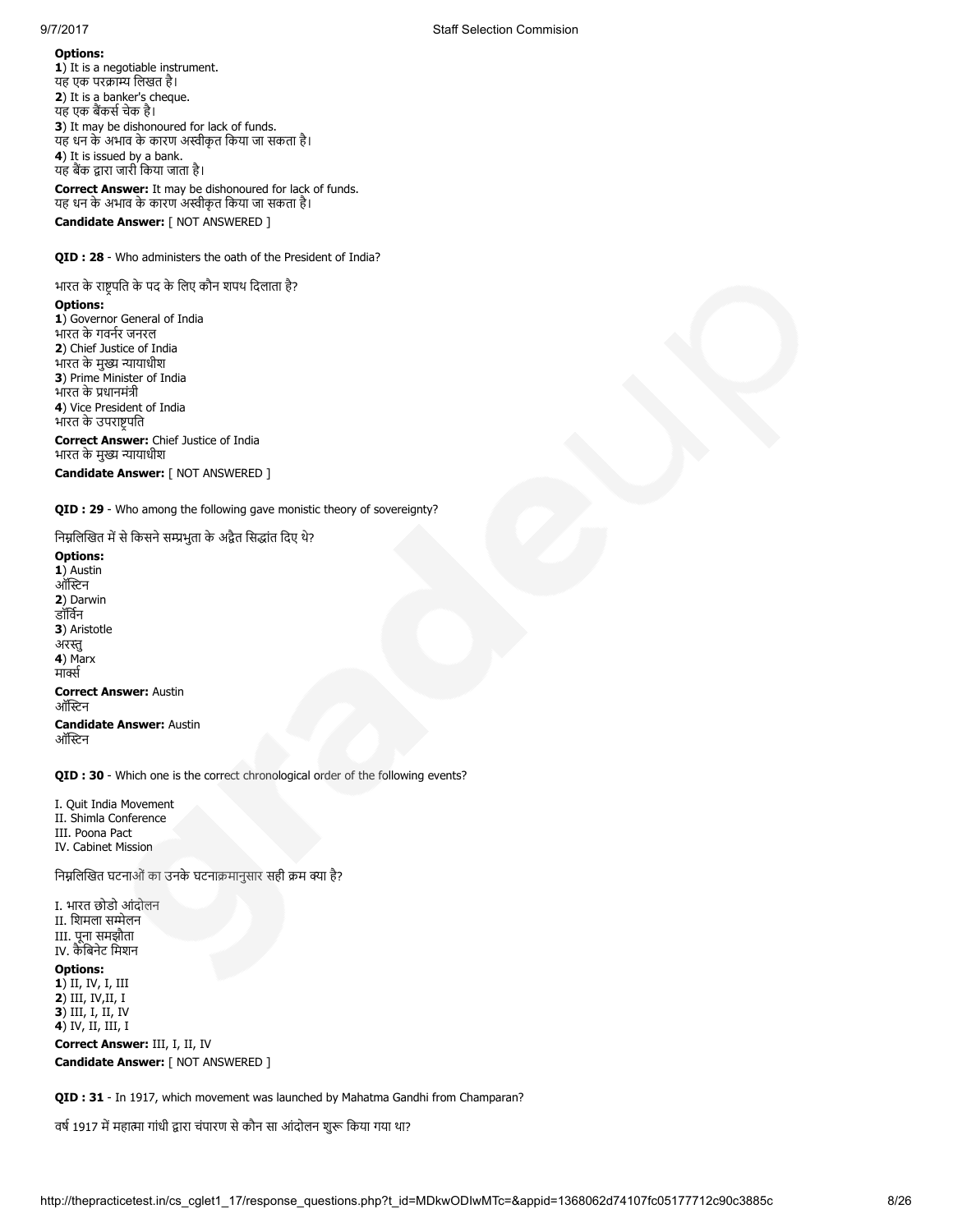1) Satyagraha सत्याग्रह 2) Non co-operation movement असहयोग आंदोलन 3) Quit India movement भारत छोड़ो आंदोलन 4) Swadeshi Movement देशी आंदोलन

### Correct Answer: Satyagraha सत्याग्रह

Candidate Answer: Satyagraha सत्याग्रह

QID : 32 - What is the name of the tropical cyclones in the China Sea?

चीन सागर में आने वाले उष्णकटिबंधीय चक्रवात का क्या नाम है?

## Options:

1) Hurricanes तूफान 2) Tornado बवंडर 3) Twister द्विस्टर्स 4) Typhoon टाइफून Correct Answer: Typhoon टाइफून Candidate Answer: Typhoon टाइफून

QID : 33 - Which among the following country is not a part of Scandinavia?

निम्नलिखित में से कौन सा देश स्कैंडेनेविया का हिस्सा नहीं है?

Options: 1) Norway नॉव 2) Finland फिनलैंड 3) Sweden स्वीडन 4) Denmark डेनमाक Correct Answer: Finland फिनलैंड Candidate Answer: [ NOT ANSWERED ]

QID : 34 - Cattle quickly swallow grass and store it in their

मवेशी घास निगलने के उपरान्त उसे \_\_\_\_\_\_\_\_\_\_\_ में संगृहित करते हैं।

## Options:  $1)$  rumen थम आमाशय 2) esophagus भोजन-निलका 3) small intestine छोटी आंत 4) salivary glands लार ग्रंथिया

Correct Answer: rumen थम आमाशय

Candidate Answer: [ NOT ANSWERED ]

QID : 35 - Which of the following carries oxygen to various parts of human body?

निम्नलिखित में से कौन मानव शरीर के विभिन्न अंगो का ऑक्सीजन वाहक है?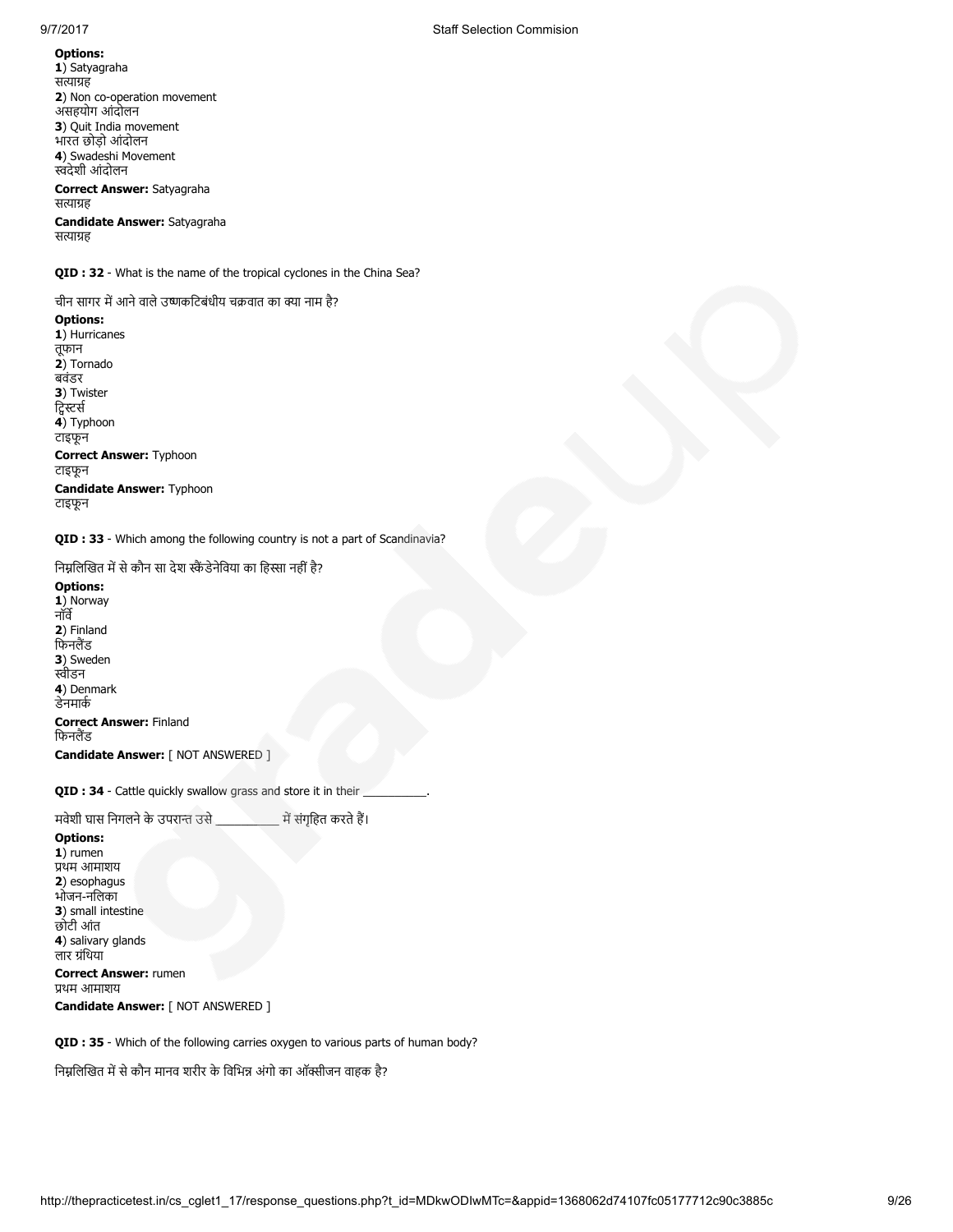1) Red blood cells लाल रक्त कोशिकाएँ 2) White blood cells ेत र कोिशकाएँ 3) Plasma प्लाज्मा 4) Nerves तंिकाए

Correct Answer: Red blood cells लाल र कोिशकाएँ

Candidate Answer: Red blood cells लाल र कोिशकाएँ

QID : 36 - Which of the following function is performed by the kidneys in the human body?

मानव शरीर के गुर्दे इनमें से कौन सा कार्य करते हैं?

#### Options:

1) Excretion उत्सर्जन 2) Respiration सन 3) Digestion पाचन 4) Transportation परवहन Correct Answer: Excretion उत्सर्जन Candidate Answer: Excretion उत्सर्जन

QID : 37 - The bending of light when it passes around a corner or a slit is due to

जब प्रकाश किसी किनारे या किसी दरार से गुजरती है, तो \_\_\_\_\_\_ की वजह से वंकित हो जाती है।

Options: 1) reflection प्रतिबिम्ब 2) refraction अपवतन 3) diffraction िववतन 4) total internal reflection पूर्ण आंतरिक प्रतिबिम्ब Correct Answer: diffraction िववतन Candidate Answer: refraction अपवतन

QID : 38 - What is the reason for formation of Mirage in desert?

मरूस्थल में मरीचिका या मगतृष्णा बनने का मुख्य कारण क्या है?

#### Options:

1) Refraction of light काश का अपवतन 2) Reflection of light प्रकाश का प्रतिबिम्ब 3) Total internal reflection of light प्रकाश का पूर्ण आंतरिक प्रतिबिम्ब 4) Both Refraction and Total internal reflection of light प्रकाश का अपवर्तन तथा पूर्ण आंतरिक प्रतिबिम्ब दोनों

Correct Answer: Both Refraction and Total internal reflection of light प्रकाश का अपवर्तन तथा पूर्ण आंतरिक प्रतिबिम्ब दोनों

Candidate Answer: Total internal reflection of light प्रकाश का पूर्ण आंतरिक प्रतिबिम्ब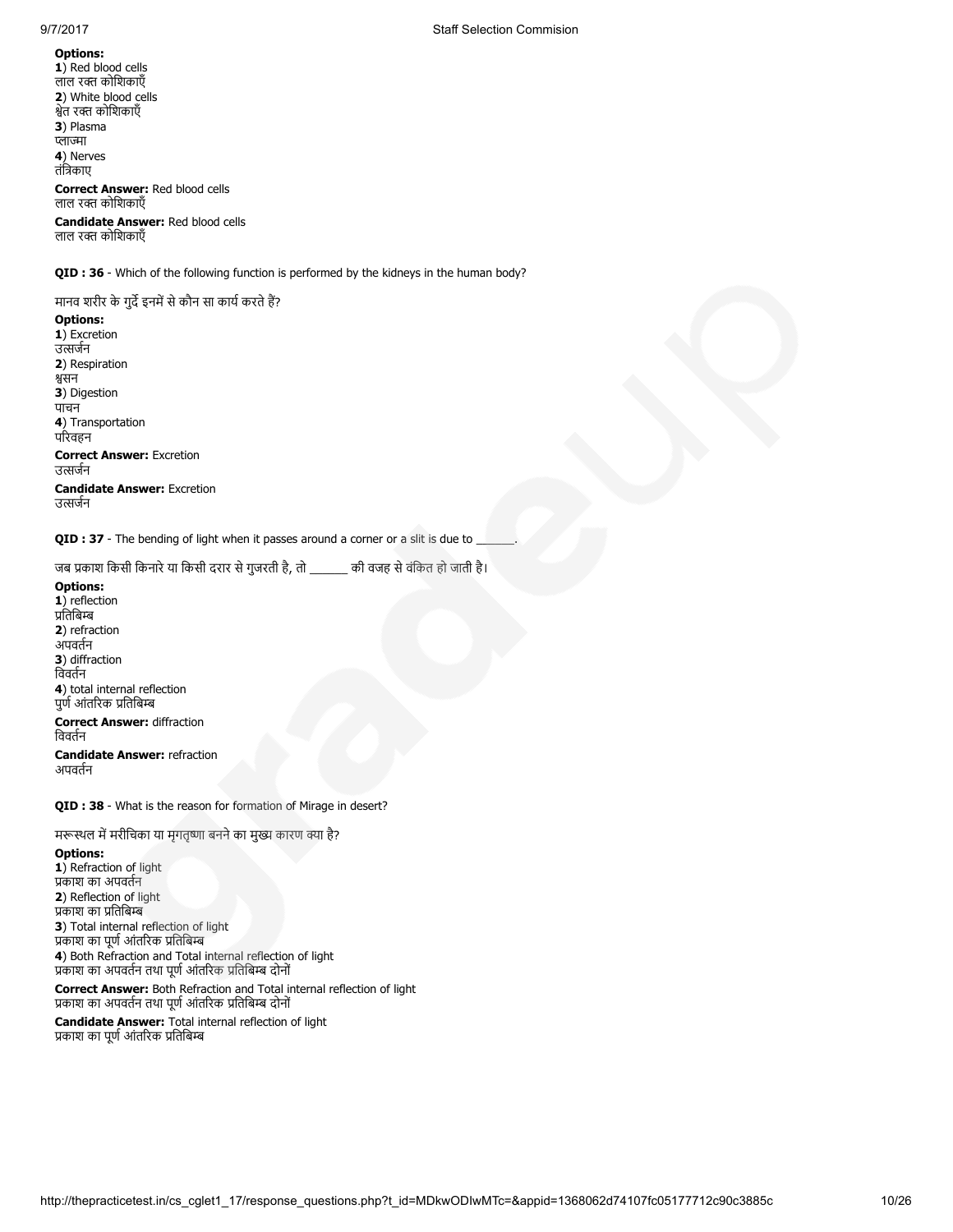QID : 39 - FORTRAN is not used for \_\_\_\_

(I) Drawing pictures (II) Carrying out mathematics computations

एफ.ओ.आर.टी.आर.ए.एन. का प्रयोग \_\_\_\_\_\_ के लिए नहीं होता है।

(I) चित्र बनाने के लिए (II) गिणत संगणना के िलए

Options:

1) Only (I) केवल (I) 2) Only (II) केवल (II)

3) Both (I) and (II) (I) तथा (II) दोनों 4) Neither (I) nor (II) न तो (I) और न ही (II) Correct Answer: Both (I) and (II) (I) तथा (II) दोनों

Candidate Answer: [ NOT ANSWERED ]

## QID : 40 - Which of the following bonds are weakest in nature?

निम्नलिखित में से सबसे कमज़ोर बंध कौन सा है?

#### Options:

1) Single bond एकल बंध 2) Double bond दोहरा बंध 3) Triple bond ितहरा बंध 4) Hydrogen bond हाइडोजन बंध

## Correct Answer: Hydrogen bond हाइडोजन बंध

Candidate Answer: [ NOT ANSWERED ]

QID : 41 - In the following reaction, fill in the blank.  $Acid + Base \rightarrow$  \_\_\_\_\_\_\_\_ + Water

निम्नलिखित अभिक्रिया में रिक्त स्थान भरें। अम्ल + क्षारक  $\rightarrow$   $\qquad$  + पानी

## Options:

1) Carbon dioxide कार्बन डाइऑक्साइड 2) Metal Oxide मेंटल ऑक्साइड 3) Hydrogen Gas हाइडोजन गैस 4) Salt नमक Correct Answer: Salt

नमक Candidate Answer: [ NOT ANSWERED ]

QID : 42 - Bishnoi movement was started against which of the following?

बिशनोई आन्दोलन इनमे से किस के विरूद्ध शुरु किया गया था?

## Options:

1) Cutting of Trees पेड़ों की कटाई 2) Inequality of Women स्त्री असमानता 3) Killing of Animals पशु हत्या 4) Increasing Pollution दुषण वृद Correct Answer: Cutting of Trees पेड़ों की कटाई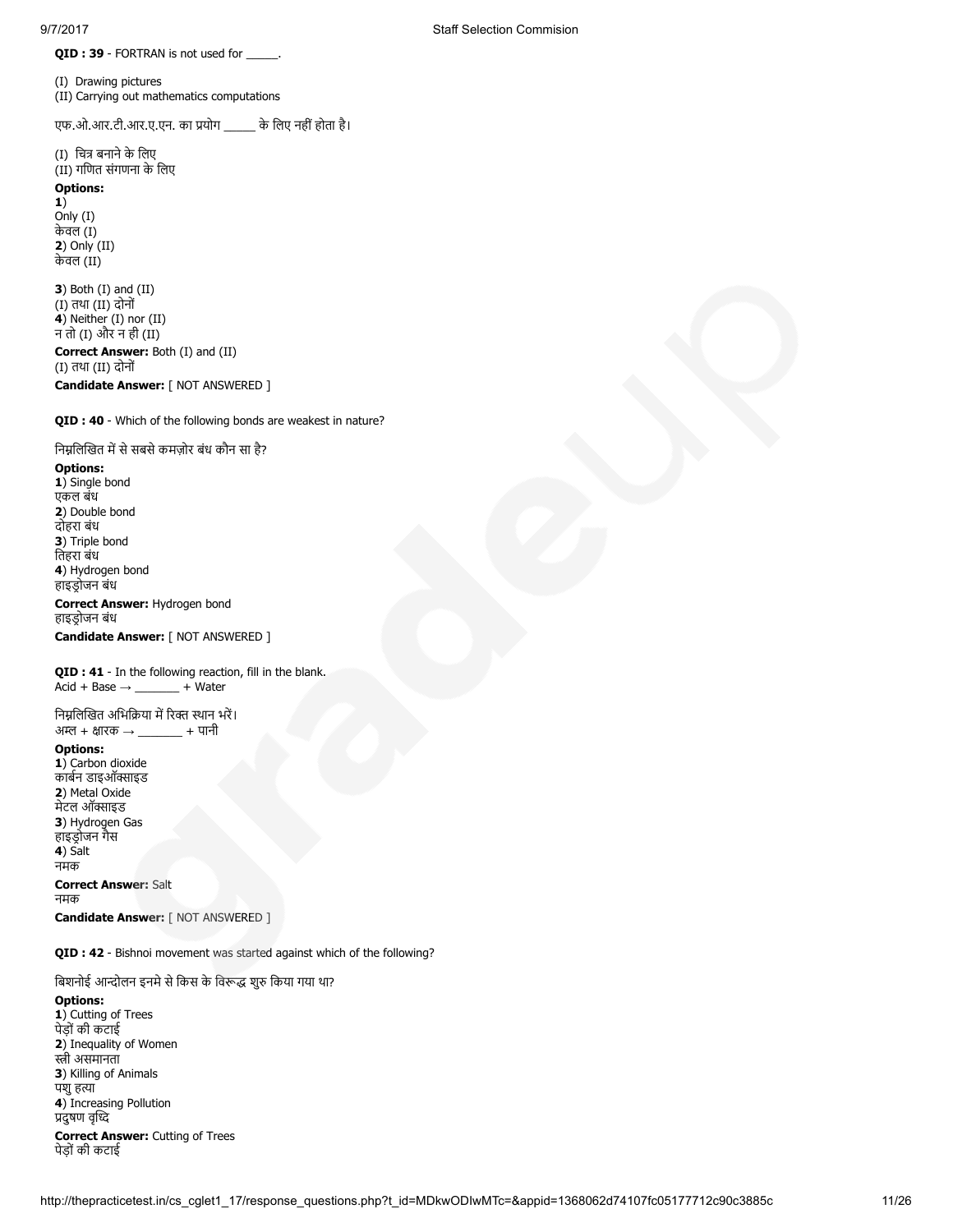Candidate Answer: Cutting of Trees पेड़ों की कटाई

QID : 43 - What is the major aim of Pradhan Mantri Ujjwala Yojana?

प्रधानमंत्री उज्जवला योजना का मुख्य लक्ष्य क्या है?

#### Options:

1) To provide electricity िवद्ुयत दान करना 2) To provide LED bulbs एल.ई.डी. बल्ब प्रदान करना 3) To provide LPG connections एल.पी.जी. कनेक्शन प्रदान करना 4) To construct village roads गाँव की सड़कों का िनमाण करना

Correct Answer: To provide LPG connections एल.पी.जी. कनेक्शन प्रदान करना Candidate Answer: [ NOT ANSWERED ]

## QID : 44 - Who discovered television?

## टेलिविजन का आविष्कार किसने किया था?

Options: 1) Michael Faraday माइकल फेराडे 2) Joseph Henry जोसेफ हेनरी 3) Abbe Caselli अब्बे कासीली 4) John Baird जोन बेयड Correct Answer: John Baird जोन बेयड Candidate Answer: [ NOT ANSWERED ]

## QID : 45 - How many players are there in a team of Volleyball?

वॉलीबाल की एक टीम में कितने खिलाड़ी होते हैं?

## Options:

1) 2

2) 4

3) 6

## 4) 5

Correct Answer: 6 Candidate Answer: 6

## QID : 46 -

Options: 1) 1-b, 2-c, 3-a

2) 1-c, 2-a, 3-b

3) 1-a, 2-c, 3-b

4) 1-b, 2-a, 3-c Correct Answer: 1-c, 2-a, 3-b Candidate Answer: [ NOT ANSWERED ]

QID : 47 - Who among the following has been recently awarded with 'Indian of the year' award?

निम्नलिखित में से किसे हाल ही में 'इंडियन ऑफ द ईयर' पुरस्कार दिया गया?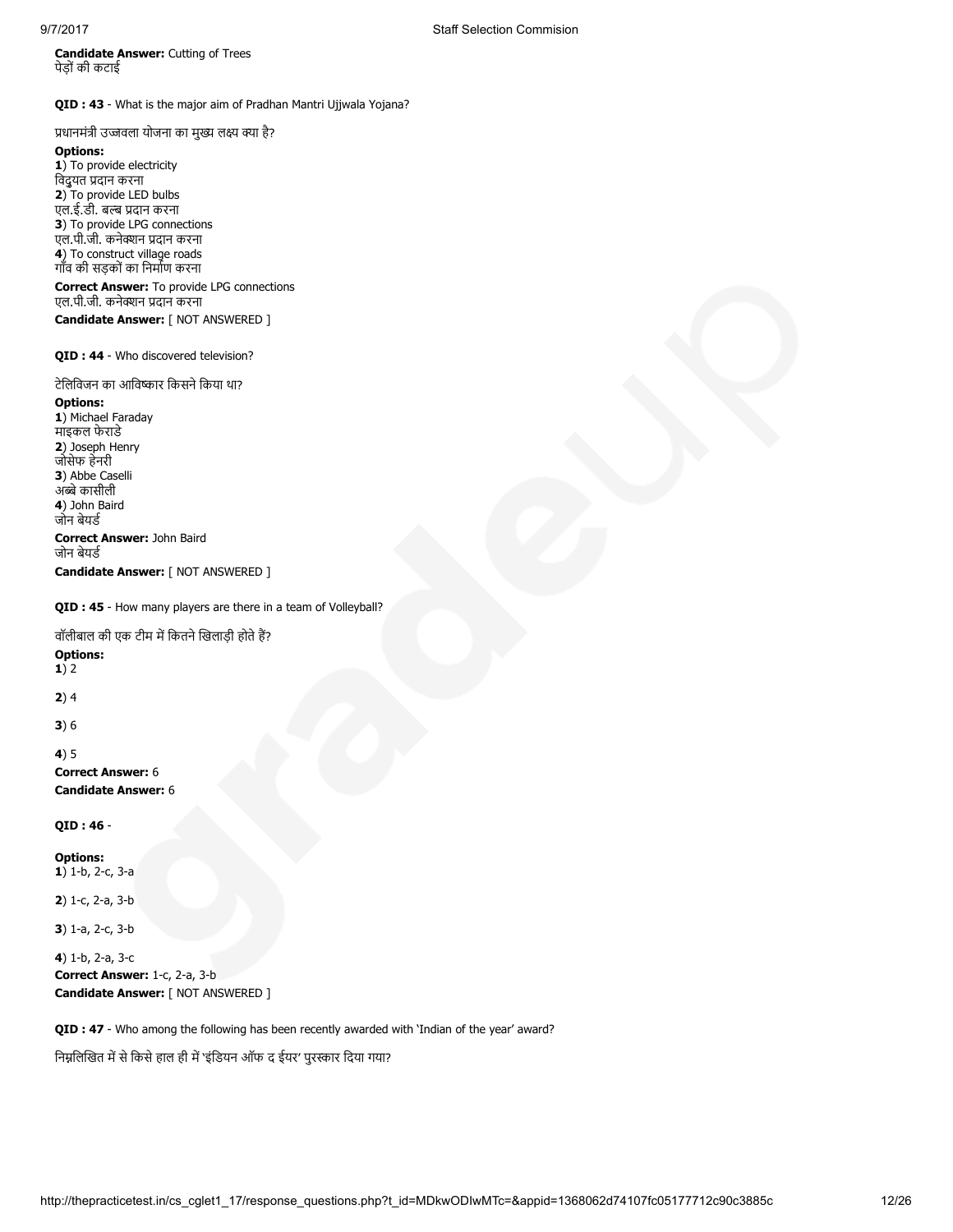1) Sunita Rani सुनीता रानी 2) Dhiraj Singh धीरज िसंह 3) Preety Shenoy ीित िशनॉय 4) Abhishek Kumar अिभषेक कुमार Correct Answer: Preety Shenoy ीित िशनॉय

Candidate Answer: [ NOT ANSWERED ]

QID : 48 - Who is the author of the book titled 'Selection Day'?

'सेलेक्शन डे' नामक किताब के लेखक/लेखिका कौन है?

## Options:

1) Aravind Adiga अरविंद अडिगा 2) Anil Menon अिनल मेनन 3) Krishna Sobti कृष्णा सोबती 4) Arunava Sinha अणव िसंहा Correct Answer: Aravind Adiga अरविंद अडिगा Candidate Answer: [ NOT ANSWERED ]

QID : 49 - Which of the following country is not a member of BRICS association?

निम्निलिखित में से कौन सा देश ब्रिक्स समिति का सदस्य नहीं है?

Options: 1) Brazil ब्राज़ील 2) Russia रूस 3) Iceland आइसलैंड 4) China चीन Correct Answer: Iceland आइसलैंड Candidate Answer: Iceland आइसलैंड

QID : 50 - With which of its neighbouring country India has Kalapani territorial dispute?

अपने किस पड़ोसी देश के साथ भारत का कालापानी क्षेत्रीय विवाद है? Options: 1) Nepal नेपाल 2) Bangladesh बांादेश 3) Pakistan पाकिस्तान 4) Sri Lanka ीलंका Correct Answer: Nepal नेपाल Candidate Answer: [ NOT ANSWERED ]

QID : 51 -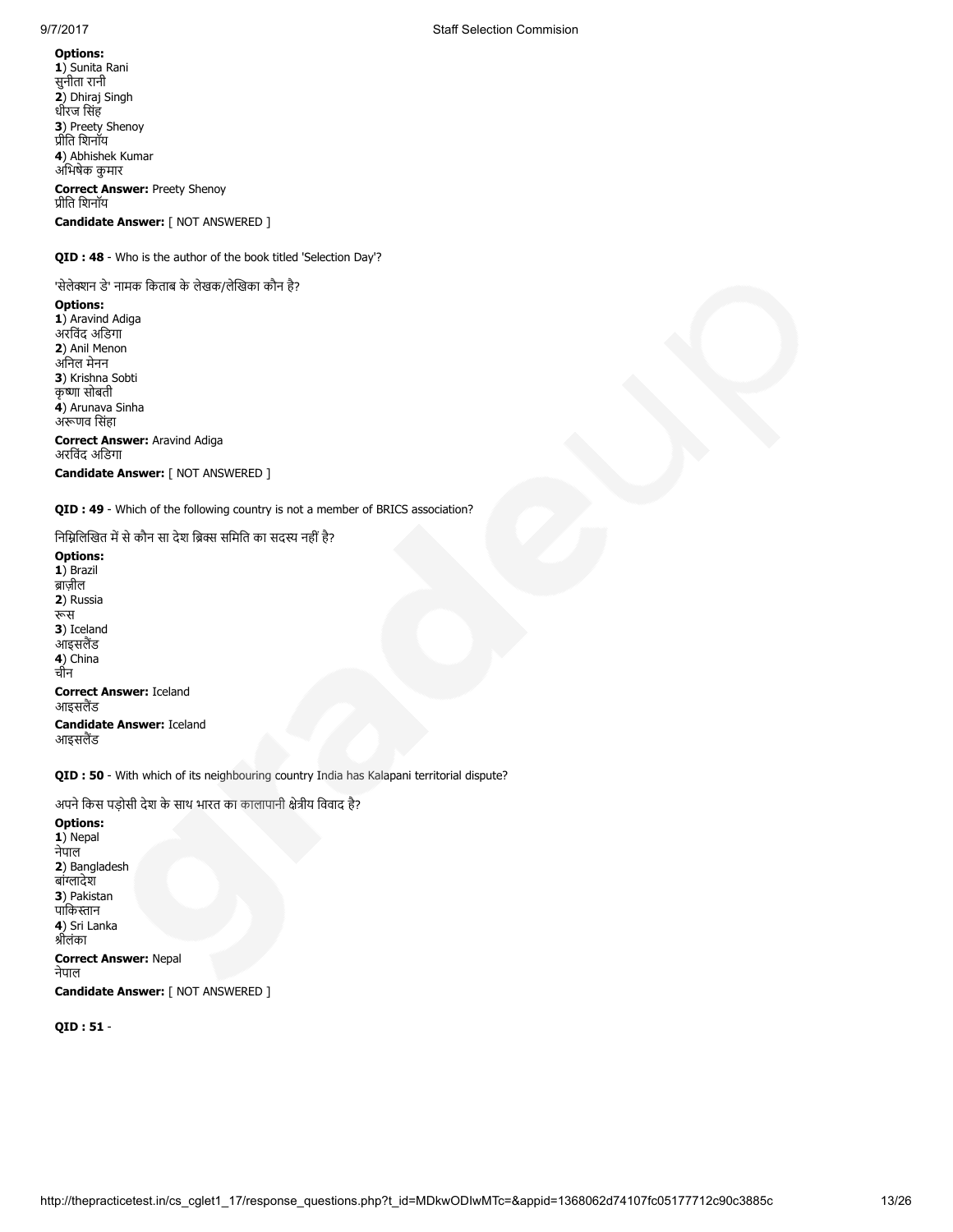| <b>Options:</b><br>1)<br>$\sqrt[3]{5}$    |
|-------------------------------------------|
| 2)<br>$\sqrt[4]{6}$                       |
| 3)<br>$\sqrt[6]{12}$                      |
| 4)<br>12/276                              |
| <b>Correct Answer:</b><br>$\sqrt[3]{5}$   |
| <b>Candidate Answer:</b><br>$\sqrt[3]{5}$ |

QID : 52 - A piece of work was finished by A, B and C together. A and B together finished 60% of the work and B and C together finished 70% of the work. Who among the three is most efficient?

किसी कार्य को A, B तथा C मिलकर पूरा करते हैं। A तथा B मिलकर कार्य का 60% हिस्सा पूरा करते का अधिक कार्यका 70% हिस्सा पूरा करते हैं। तीनों में से सबसे अधिक कायकुशल कौन है?

## Options:

1) A

2) B

3) C

4) A or B A या B

## Correct Answer: C

Candidate Answer: [ NOT ANSWERED ]

QID : 53 - Three solid spheres of radius 3 cm, 4 cm and 5 cm are melted and recasted into a solid sphere. What will be the percentage decrease in the surface area?

3 से.मी, 4 से.मी. तथा 5 से.मी. के तीन गोलों को पिघलाकर एक ठोस गोले का आकार दिया जाता है। पृष्ठीय क्षेत्रफल में कितने प्रतिशत की गिरावट होगी?

Options: 1) 12 2) 14 3) 16

4) 28

## Correct Answer: 28

Candidate Answer: [ NOT ANSWERED ]

QID : 54 - The marked price of a sofa set is Rs 4800 which is sold at Rs 3672 at two successive discounts. If the first discount is 10%, then what will be the second discount (in %)?

एक सोफा सेट जिसका अंकित मूल्य 4800 रु है, उसे दो क्रमिक छूट पर 3672 रु. में बेचा जाता है। यदि पहली छूट 10% है, तो दूसरी छूट (% में) क्या है?

## Options:

1) 13 2) 14

3) 15 4) 17

## Correct Answer: 15

Candidate Answer: [ NOT ANSWERED ]

QID : 55 - A, B and C invested amounts in the ratio 3 : 4 : 5 respectively. If the schemes offered compound interest at the rate of 20% per annum, 15% per annum and 10% per annum respectively, then what will be the ratio of their amounts after 1 year?

A, B तथा C क्रमशः 3 : 4 : 5 के अनुपात में राशि को निवेश करते हैं। यदि योजनाओं में क्रमशः 20% वार्षिक, 15% वार्षिक तथा 10% वार्षिक की दर से चक्रवृद्धि ब्याज दिया जाता है, तो एक वर्ष पश्चात उनकी राशियों का अनपात क्या होगा?

## Options:

 $1)$  3 : 15 : 25  $2) 6 : 6 : 5$ 3) 36 : 46 : 55 4) 12 : 23 : 11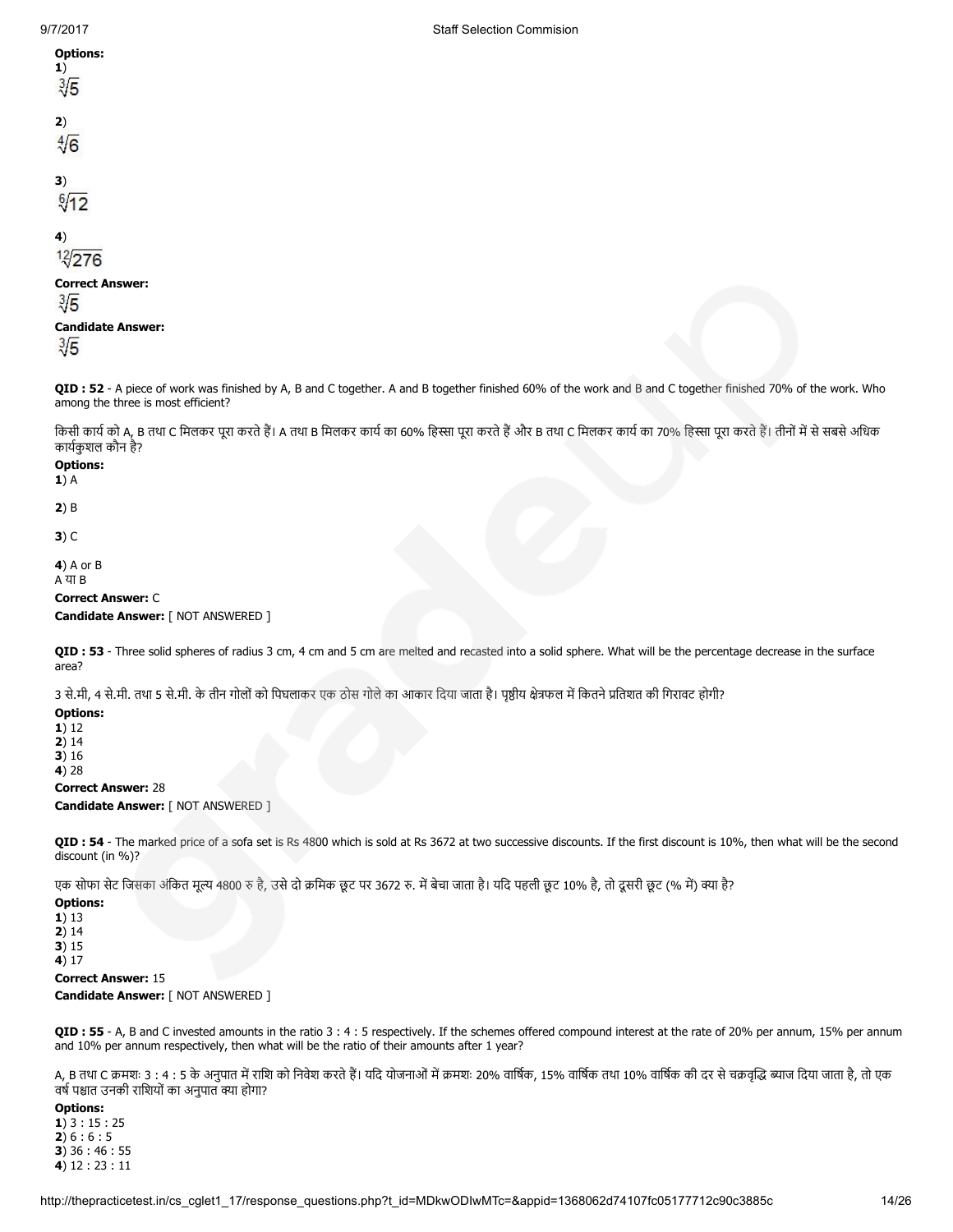Correct Answer: 36 : 46 : 55 Candidate Answer: [ NOT ANSWERED ]

QID : 56 - The average age of 120 members of a society is 60.7 years. By addition of 30 new members, the average age becomes 56.3 years. What is the average age (in years) of newly joined members?

एक समुदाय के 120 सदस्यों की औसत आयु 60.7 वर्ष है। 30 नए सदस्यों के आने से औसत आयु 56.3 वर्ष हो जाती है। नए शामिल हुए सदस्यों की औसत आयु (वर्षों में) कितनी है? Options:

1) 36.5 2) 37.2 3) 38.3

4) 38.7

Correct Answer: 38.7

## Candidate Answer: 38.7

QID : 57 - By selling 175 pineapples, the gain is equal to the selling price of 50 pineapples. What is the gain percentage?

175 अनानास बेचने पर, 50 अनानास के विक्रय मूल्य के बराबर का फायदा होता है। लाभ का प्रतिशत कितना है?

## Options:

1) 28

2) 30

3) 32

4) 40 Correct Answer: 40

Candidate Answer: 40

QID : 58 - If A has got 20% more marks than B, then by what percent marks of B are less than the marks of A?

यदि A, B से 20% अधिक अंक प्राप्त करता है, तो B के अंक A के अंकों से कितने प्रतिशत कम हैं?

## Options:

1) 16.66

2) 20

3) 33.33

4) 14.28

Correct Answer: 16.66 Candidate Answer: 16.66

QID : 59 - A train leaves Delhi at 10 a.m. and reaches Jaipur at 4 p.m. on same day. Another train leaves Jaipur at 12 p.m. and reaches Delhi at 5 p.m. on same day. What is the time of day (approximately) when the two trains will meet?

एक रेलगाड़ी दिल्ली से 10 पूर्वाह्न (ए. एम.) पर चलती है तथा उसी दिन 4 अपराह (पी. एम.) पर जयपुर पहुँचती है। दूसरी रेलगाड़ी जयपुर से 12 अपराह (पी. एम.) पर चलती है तथा उसी दिन 5 अपराह्न (पी. एम.) पर दिल्ली पहुँचती है। दिन में किस समय (अनुमानित) पर दोनों रेलगाड़ियाँ मिलती हैं?

## Options:

1) 1:42 p.m. 1:42 अपराह्न (पी. एम.) 2) 1:27 p.m. 1:27 अपराह (पी. एम.) 3) 2:04 p.m. 2:04 अपराह (पी. एम.) 4) 1:49 p.m. 1:49 अपराह्न (पी. एम.) Correct Answer: 1:49 p.m. 1:49 अपराह्न (पी. एम.)

Candidate Answer: [ NOT ANSWERED ]

QID : 60 - The difference between the compound interest compounding half yearly for 1 year and the simple interest for 1 year on a certain sum of money lent out at 8% per annum is Rs 64. What is the sum (in Rs)?

1 वर्ष के चक्रवृद्धि ब्याज तथा 1 वर्ष के साधारण ब्याज में किसी निश्चित राशि को उधार देने पर 8% की वार्षिक पर अधवार्षिक संयोजन से 64 रु का अंतर आता है। धनराशि (रु में) क्या है?

Options: 1) 40000 2) 42000 3) 44000 4) 44800 Correct Answer: 40000

Candidate Answer: 40000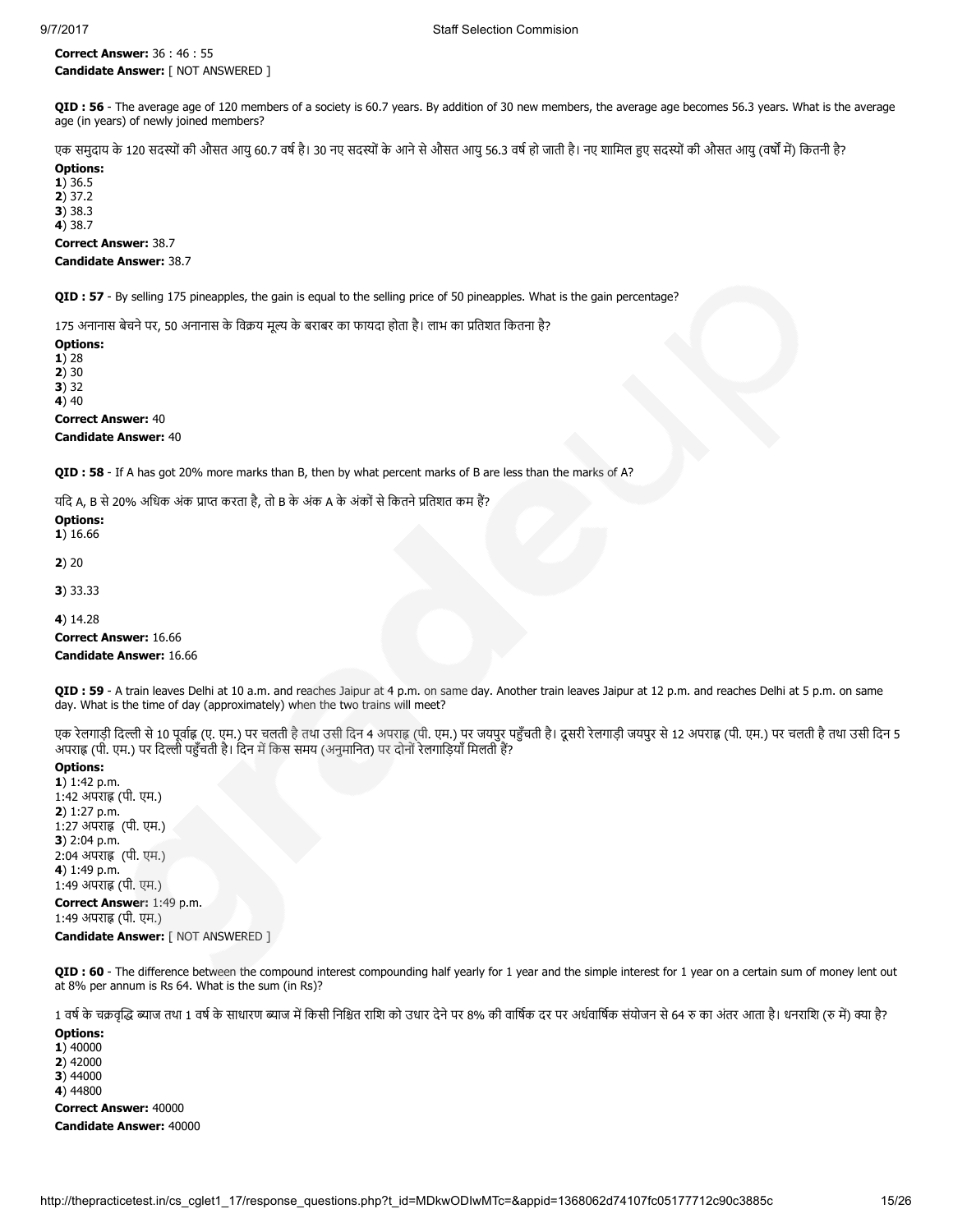**QID : 61** - If  $(x - 2)$  and  $(x + 3)$  are the factors of the equation  $x^2 + k_1x + k_2 = 0$ , then what are the values of  $k_1$  and  $k_2$ ?

यदि समीकरण x<sup>2</sup> + k<sub>1</sub>x + k<sub>2</sub> = 0 के गुणनखण्ड (x – 2) तथा (x + 3) हैं, तो k<sub>1</sub> तथा k<sub>2</sub> का मान क्या है?

Options: 1)  $k_1 = 6$ ,  $k_2 = -1$ 2)  $k_1 = 1, k_2 = -6$ 3) k  $_1 = 1$ , k<sub>2</sub> = 6 4)  $k_1 = -6, k_2 = 1$ **Correct Answer:**  $k_1 = 1$ ,  $k_2 = -6$ Candidate Answer: [ NOT ANSWERED ]

**QID : 62** - If  $(x - y) = 7$ , then what is the value of  $(x - 15)^3 - (y - 8)^3$ ?

यदि (x – y) = 7 हो, तो (x – 15)<sup>3</sup> – (y – 8)<sup>3</sup> का मान क्या है? Options:  $1)0$ 2) 343 3) 392 4) 2863 Correct Answer: 0 Candidate Answer: [ NOT ANSWERED ]

**QID : 63** - If  $x - y - \sqrt{18} = -1$  and  $x + y - 3\sqrt{2} = 1$ , then what is the value of  $12xy(x^2 - y^2)$ ?

यदि x – y –  $\sqrt{18}$  = –1 तथा x + y – 3 $\sqrt{2}$  = 1 हो, तो 12xy(x<sup>2</sup> – y<sup>2</sup>) का मान क्या है? Options:

1) 0 2) 1 3) 512√2 4) 612√2 Correct Answer: 612√2

Candidate Answer: [ NOT ANSWERED ]

**QID : 64** - If  $p/q = r/s = t/u = \sqrt{5}$ , then what is the value of  $[(3p^2 + 4r^2 + 5t^2)/(3q^2 + 4s^2 + 5u^2)]$ ?

यदि p/q = r/s = t/u = √5 हो, तो [(3p<sup>2</sup> + 4r<sup>2</sup> + 5t<sup>2</sup>)/(3q<sup>2</sup> + 4s<sup>2</sup> + 5u<sup>2</sup>)] का मान क्या है?

Options: 1) 1/5 2) 5 3) 25 4) 60 Correct Answer: 5 Candidate Answer: [ NOT ANSWERED ]

QID : 65 - In triangle ABC, a line is drawn from the vertex A to a point D on BC. If BC = 9 cm and DC = 3 cm, then what is the ratio of the areas of triangle ABD and triangle ADC respectively?

त्रिभुज ABC में, शीर्ष A से BC पर बने एक बिंदु D तक रेखा खींची गई है। यदि BC = 9 से.मी. तथा DC = 3 से.मी. हैं, तो क्रमशः त्रिभुज ABD तथा त्रिभुज ADC के क्षेत्रफल का अनुपात क्या होगा? Options:

1) 1 : 1  $2) 2 : 1$ 3) 3 : 1  $4) 4 : 1$ Correct Answer: 2 : 1 Candidate Answer: [ NOT ANSWERED ]

QID : 66 - PQR is a right angled triangle in which ∠R = 90°. If RS  $\perp$  PQ, PR = 3 cm and RQ = 4 cm, then what is the value of RS (in cm)?

PQR एक समकोण त्रिभुज है, जिसमें ∠R = 90° है। यदि RS ⊥ PQ, PR = 3 से.मी. तथा RQ = 4 से.मी. है, तो RS का मान (से.मी. में) क्या है? Options: 1) 12/5 2) 36/5 3) 5 4) 2.5 Correct Answer: 12/5 Candidate Answer: 2.5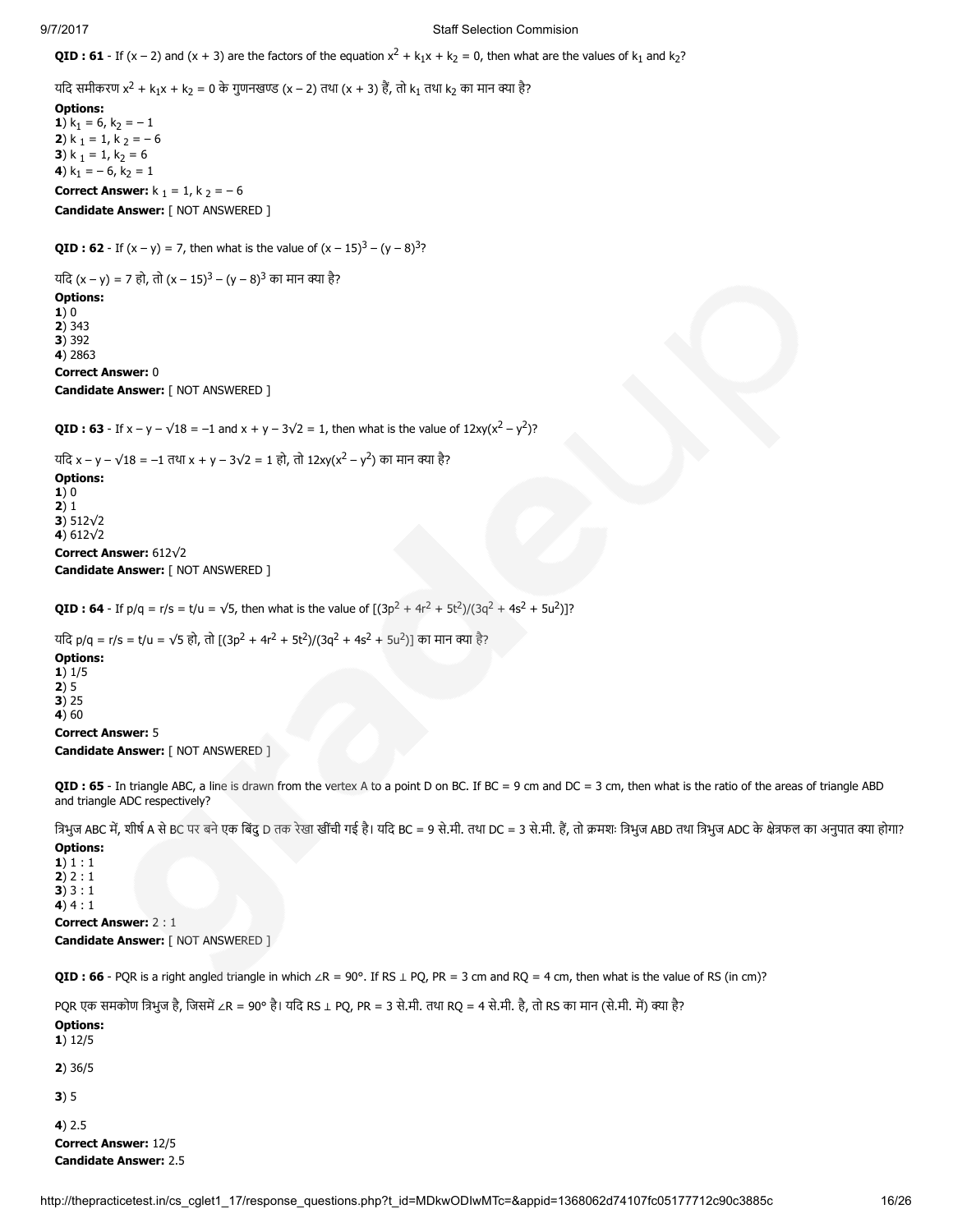QID : 67 - In triangle PQR, A is the point of intersection of all the altitudes and B is the point of intersection of all the angle bisectors of the triangle. If ∠PBR = 105°, then what is the value of ∠PAR (in degrees)?

त्रिभुज PQR में, सभी शीर्षलंब बिंदु A पर परिछेदन करते हैं तथा सभी कोण द्विभाजक बिंदु B पर परिछेदन करते हैं। यदि ∠PBR = 105° है, तो ∠PAR का मान (डिग्री में) क्या है? Options:

## $1)60$

2) 100

3) 105

4) 115

Correct Answer: 60

Candidate Answer: [ NOT ANSWERED ]

QID : 68 - If there are four lines in a plane, then what cannot be the number of points of intersection of these lines?

यदि एक समधरातल (प्लेन) में चार रेखाएँ है, तो इन रेखाओं के प्रतिच्छेदक बिंदुओं की संख्या क्या नहीं हो सकती?

## Options:

1) 0

2) 5

3) 4 4) 7

Correct Answer: 7 Candidate Answer: [ NOT ANSWERED ]

QID : 69 - What is the simplified value of cosec 2A + cot 2A?

cosec 2A + cot 2A का सरलीकृत मान क्या है?

Options:  $1)$  sec A 2) sec (A/2)  $3)$  cot  $A$  $4)$  cot<sup>2</sup> A Correct Answer: cot A Candidate Answer: [ NOT ANSWERED ]

**QID : 70** - If A = 30°, B = 60° and C = 135°, then what is the value of  $\sin^3 A + \cos^3 B + \tan^3 C - 3\sin A$  cos B tan C?

यदि A = 30°, B = 60° तथा C = 135° है, तो sin<sup>3</sup>A + cos<sup>3</sup>B + tan<sup>3</sup>C – 3sin A cos B tan C का मान क्या होगा?

## Options:

1) 0 2) 1 3) 8 4) 9 Correct Answer: 0 Candidate Answer: [ NOT ANSWERED ]

**QID : 71** - What is the least value of  $\tan^2 \theta + \cot^2 \theta + \sin^2 \theta + \cos^2 \theta + \sec^2 \theta + \csc^2 \theta$ ?

```
tan<sup>2</sup> \theta + cot<sup>2</sup> \theta + sin<sup>2</sup> \theta + cos<sup>2</sup> \theta + cosec<sup>2</sup> \theta का न्यूनतम मान क्या है?
Options:
1) 1
2) 3
3) 5
```
4) 7 Correct Answer: 7 Candidate Answer: [ NOT ANSWERED ]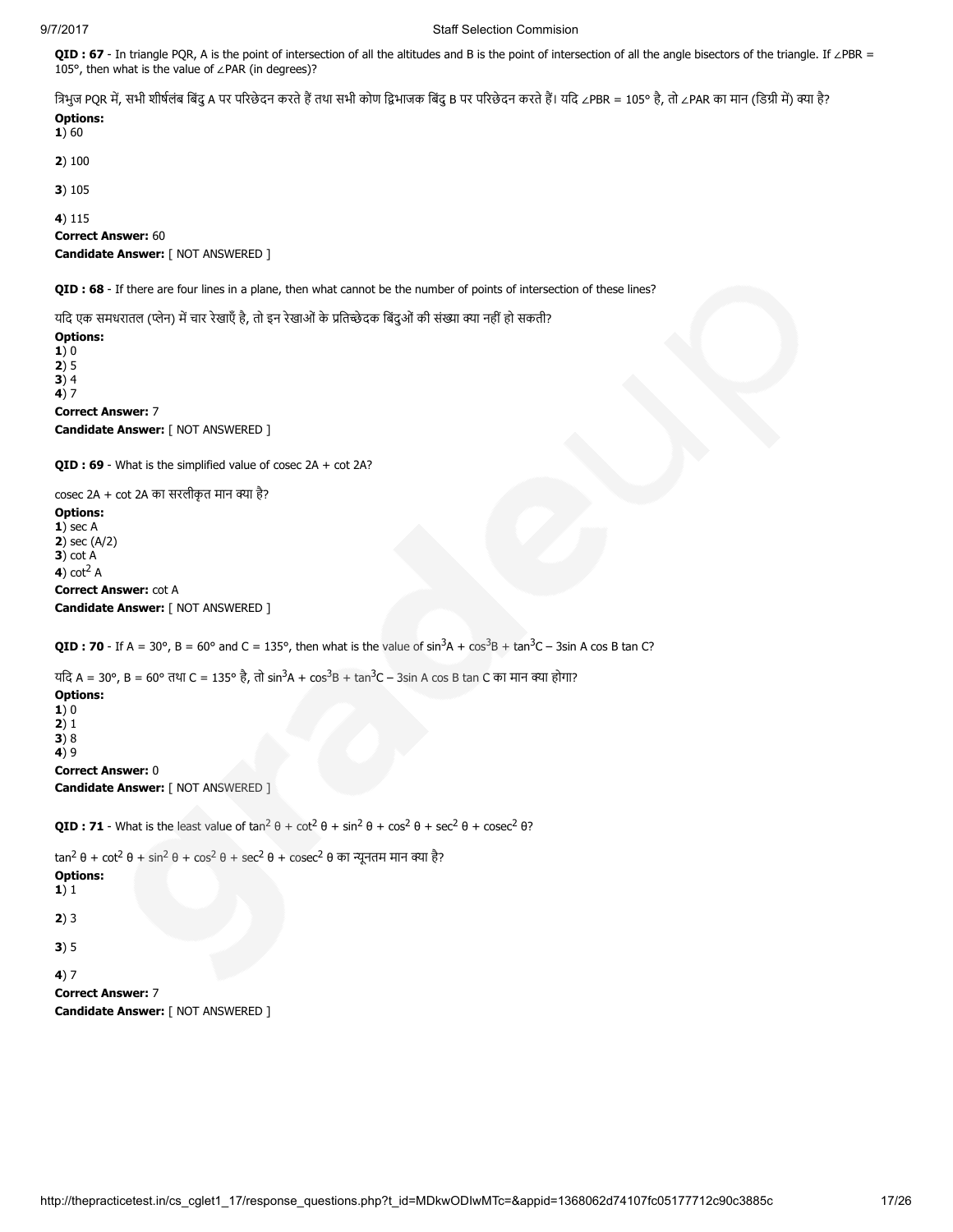## QID : 72 -

The pie chart given below shows the break-up of number of hours of teaching various subjects at an institute by Mr. Raghav.

तीचे दिए गए वृत्त चित्र में श्री राघव द्वारा किसी संस्थान में विभिन्त विषयों को पढ़ाते के घंटों की संख्याओं के वर्गीकरण को दर्शाया गया है।



If Mr. Raghav taught a total of 500 hours, then what is the difference in number of hours of teaching algebra and modern Maths?

यदि श्री राघव कुल 500 घंटे पढ़ाते हैं, तो बीजगणित तथा आधुनिक गणित पढ़ाने के घंटों में क्या अंतर है?

Options: 1) 15 2) 20 3) 25

4) 40 Correct Answer: 25 Candidate Answer: 25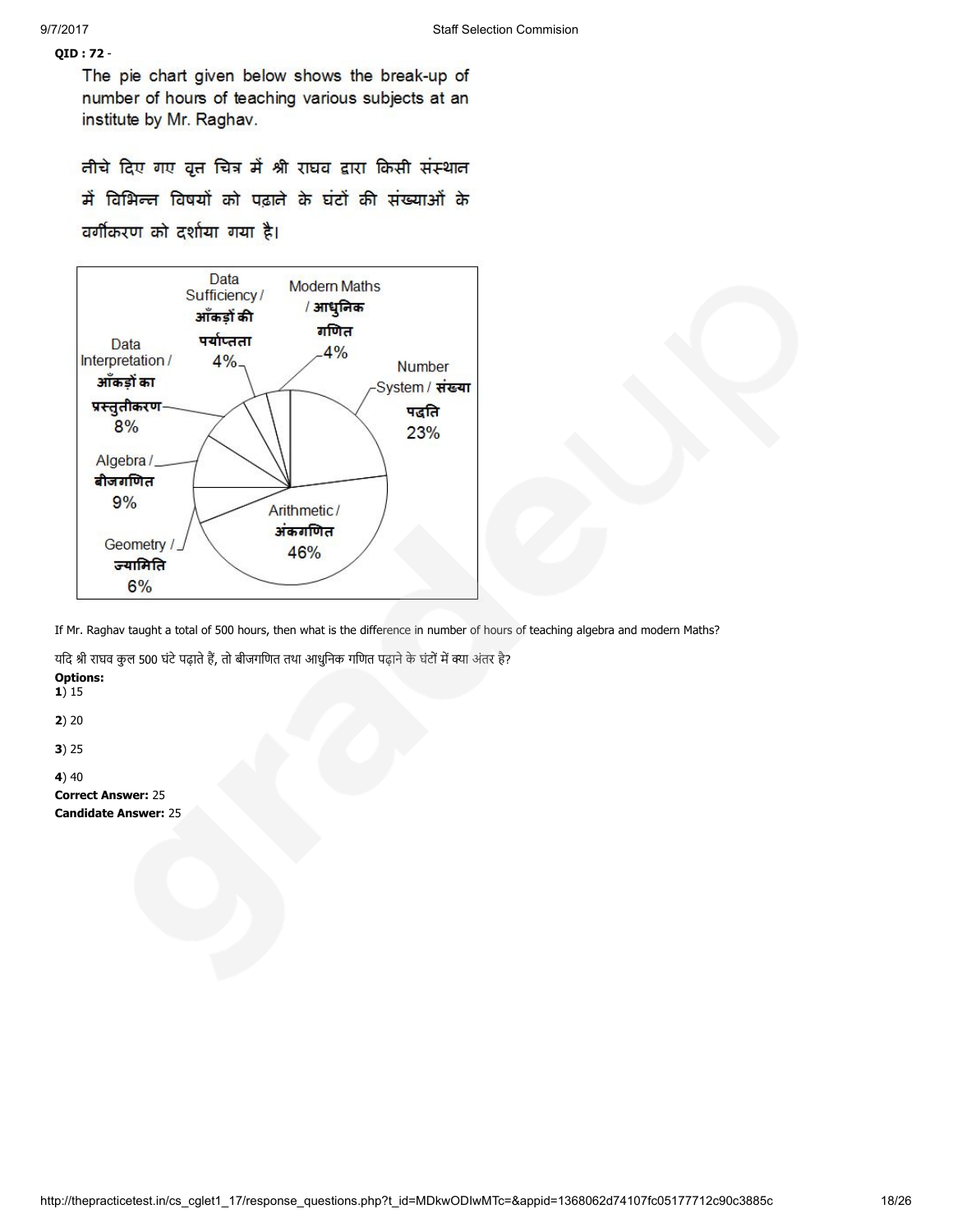## QID : 73 -

The pie chart given below shows the break-up of number of hours of teaching various subjects at an institute by Mr. Raghav.

तीचे दिए गए वृत्त चित्र में श्री राघव द्वारा किसी संस्थात में विभिन्त विषयों को पढ़ाते के घंटों की संख्याओं के वर्गीकरण को दर्शाया गया है।



Mr. Raghav taught Geometry for 36 hours. If the time taken in teaching Ratio consitutes one-fourth of the time for Arithmetic, then for how much time (in hours) did he taught the topic of Ratio?

श्री राघव ज्यामिति को 36 घंटें पढ़ाते हैं। यदि अनुपात पढ़ाने में लगने। पति माने वाले घंटों का एक चौथाई भाग है, तो अनुपात का विषय पढ़ाने के लिए वह कितना समय (घंटों में) लगाते हैं?

## Options:

 $1) 46$ 

2) 51.75

3) 69

4) 103.5 Correct Answer: 69 Candidate Answer: 69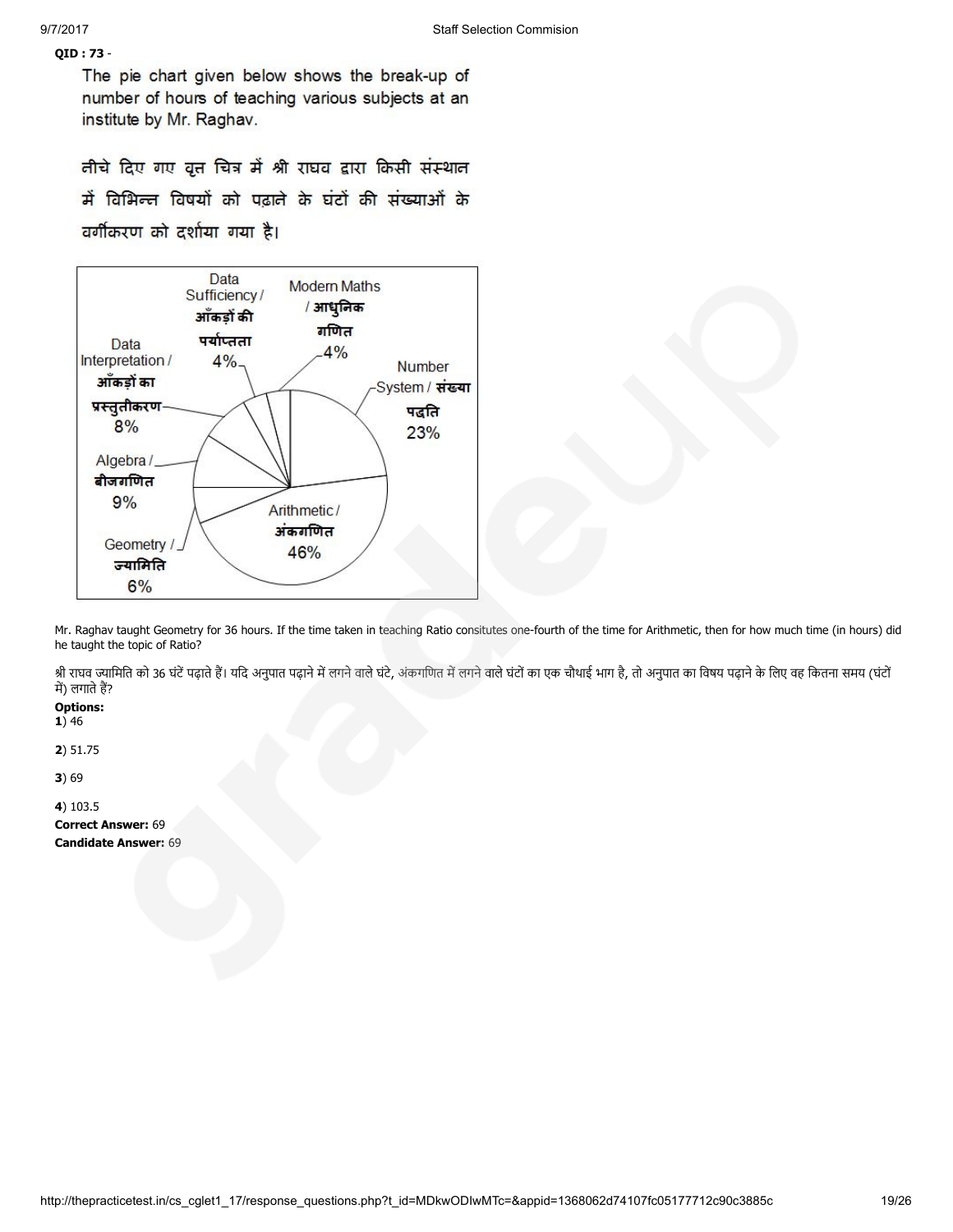## QID : 74 -

The pie chart given below shows the break-up of number of hours of teaching various subjects at an institute by Mr. Raghav.

तीचे दिए गए वृत्त चित्र में श्री राघव द्वारा किसी संस्थात में विभिन्त विषयों को पढ़ाते के घंटों की संख्याओं के वर्गीकरण को दर्शाया गया है।



If Data Interpretation and Modern Maths were taught for a combined time of 96 hours, then for how much time (in hours) were Number system and Geometry taught?

यदि आँकड़ों का प्रस्तुतीकरण तथा आधुनिक गणित संयुक्त रूप से 96 घंटे के लिए पढ़ाए गए, तो संख्या पद्धति तथा ज्यामिति को कितने समय (घंटों में) तक पढ़ाया गया?

### Options: 1) 136

2) 184

3) 216

4) 232

Correct Answer: 232 Candidate Answer: [ NOT ANSWERED ]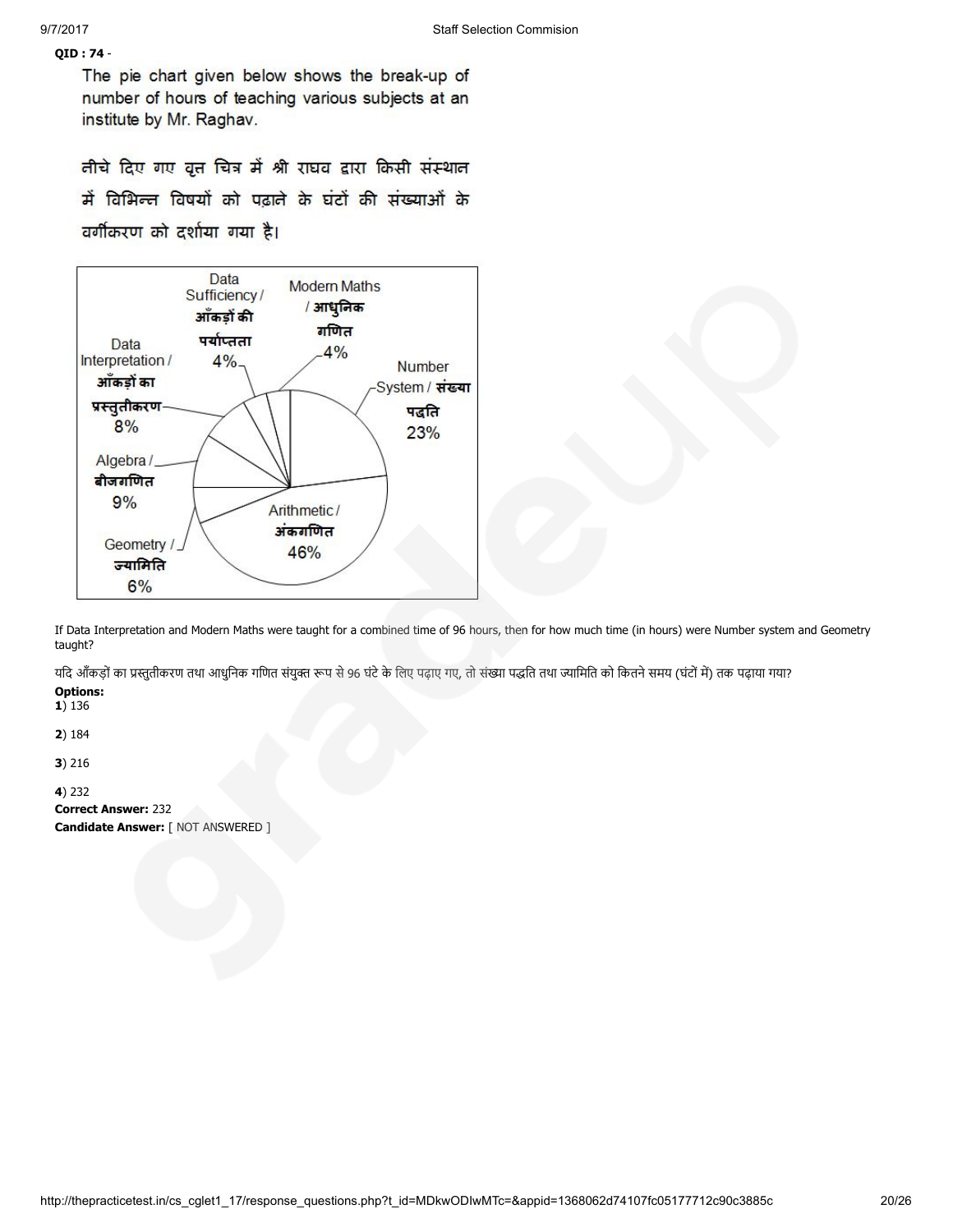## QID : 75 -

The pie chart given below shows the break-up of number of hours of teaching various subjects at an institute by Mr. Raghav.

तीचे दिए गए वृत्त चित्र में श्री राघव द्वारा किसी संस्थात में विभिन्त विषयों को पढ़ाते के घंटों की संख्याओं के वर्गीकरण को दर्शाया गया है।



A new topic named Problem Solving was also introduced and it was decided that 10% time of all topics except Arithmetic will be devoted to it. What will be the central angle (in degrees) made by Problem Solving in the new pie chart?

समस्या समाधान नामक एक नया विषय शामिल किया गया है तथा तय हुआ तिक अंकागत के अलावा सभी विषयों का 10% समय इस बिषय को दिया जायेगा। नए वृत्त चित्र में समस्या समाधान द्वारा बनाया गया मध्य कोण (डिग्री में) क्या होगा?

## Options:

1) 17.28

2) 18

3) 19.44

4) 36

Correct Answer: 19.44 Candidate Answer: [ NOT ANSWERED ]

QID : 76 - In the following question, some part of the sentence may have errors. Find out which part of the sentence has an error and select the appropriate option. If a sentence is free from error, select 'No error'.

If you had (1)/ told me earlier (2)/ I will help you. (3)/ No Error (4)

Options: 1) 1 2) 2 3) 3  $(4)4$ 

Correct Answer: 3

Candidate Answer: 3

QID : 77 - In the following question, some part of the sentence may have errors. Find out which part of the sentence has an error and select the appropriate option. If a sentence is free from error, select 'No error'.

Her mother is (1)/ angry and (2)/ indifferent to me. (3)/ No Error (4)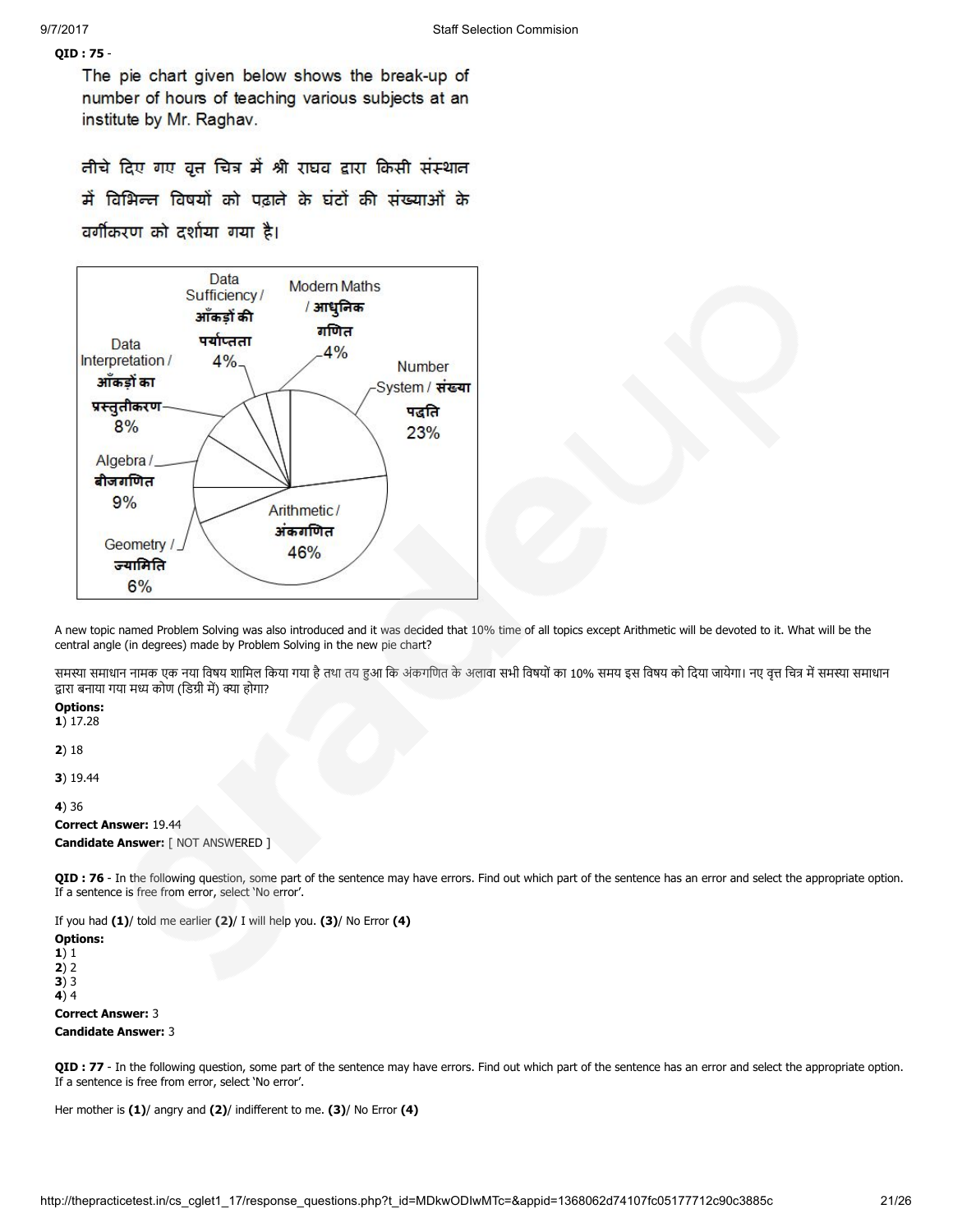1) 1 2) 2  $3)$  3 4) 4 Correct Answer: 2

## Candidate Answer: 3

QID : 78 - In the following question, the sentence given with blank to be filled in with an appropriate word. Select the correct alternative out of the four and indicate it by selecting the appropriate option.

## Don't loiter \_\_\_\_\_\_ the corridor.

Options: 1) around 2) off 3) of 4) at Correct Answer: around

Candidate Answer: around

QID : 79 - In the following question, the sentence given with blank to be filled in with an appropriate word. Select the correct alternative out of the four and indicate it by selecting the appropriate option.

### I will scold him when \_\_\_

Options: 1) he will come 2) he comes 3) he would come 4) he had come.

## Correct Answer: he comes Candidate Answer: he comes

QID : 80 - In the following question, out of the four alternatives, select the word similar in meaning to the word given.

## Mellifluous

- Options:
- 1) Shiver
- 2) Frank
- 3) Immoral
- 4) Dulcet

Correct Answer: Dulcet Candidate Answer: [ NOT ANSWERED ]

QID : 81 - In the following question, out of the four alternatives, select the word similar in meaning to the word given.

## Dodge

- Options:
- 1) Soften
- 2) Order
- 3) Avoid 4) Chaotic

Correct Answer: Avoid

Candidate Answer: [ NOT ANSWERED ]

QID : 82 - In the following question, out of the four alternatives, select the word opposite in meaning to the word given.

#### Meretricious

Options:

- 1) Brazen
- 2) Natural 3) Exemplary
- 4) Gaudy

Correct Answer: Natural Candidate Answer: [ NOT ANSWERED ]

QID : 83 - In the following question, out of the four alternatives, select the word opposite in meaning to the word given.

Nebulous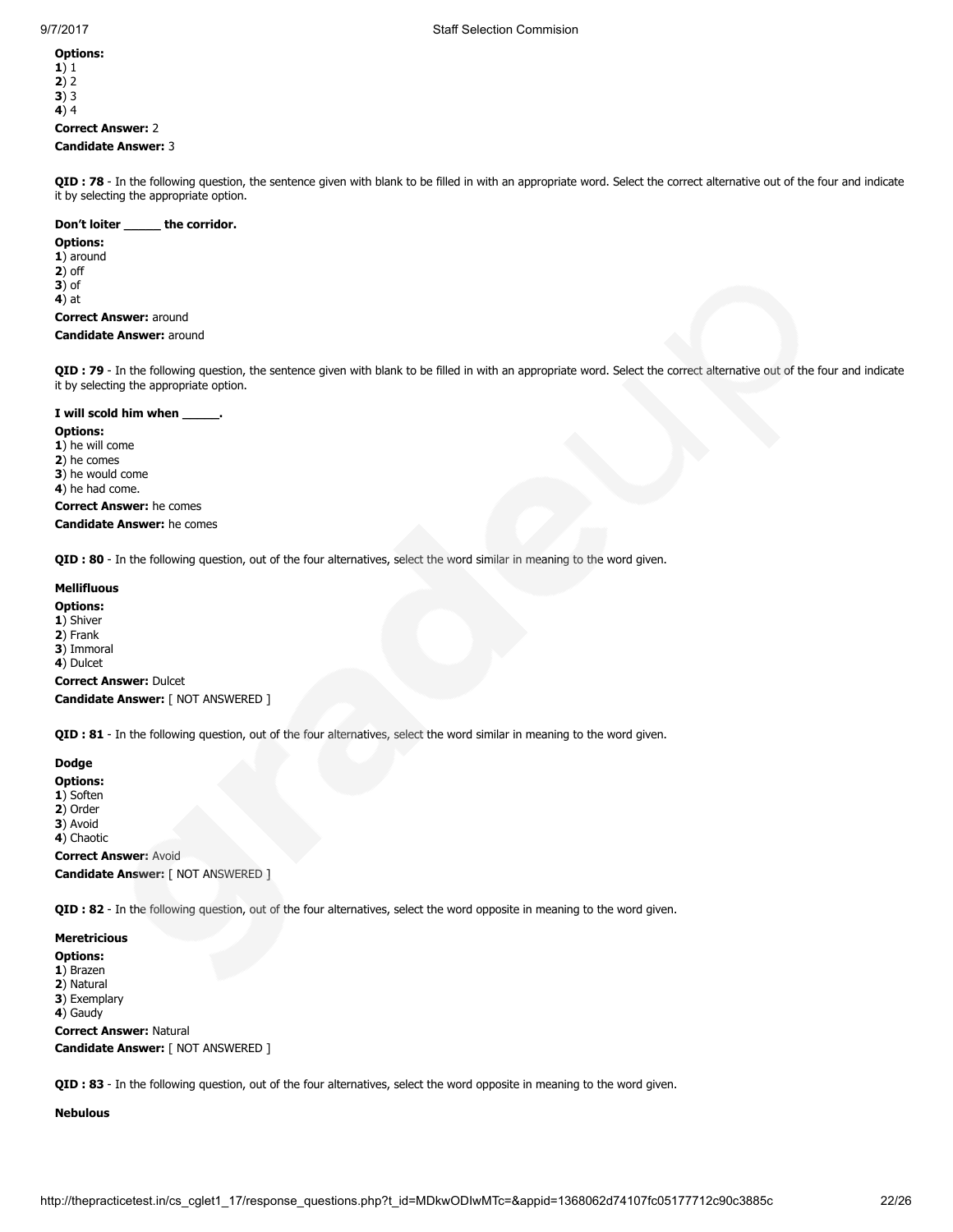1) Definite 2) Inchoate 3) Dismal

4) Sullen

Correct Answer: Definite Candidate Answer: [ NOT ANSWERED ]

QID : 84 - In the following question, out of the four alternatives, select the alternative which best expresses the meaning of the idiom/Phrase.

#### Spick and Span

Options: 1) High and low 2) Dark and light 3) Neat and clean 4) Happy and sad Correct Answer: Neat and clean

#### Candidate Answer: Neat and clean

QID : 85 - In the following question, out of the four alternatives, select the alternative which best expresses the meaning of the idiom/Phrase.

### To draw the longbow

Options: 1) To nullify 2) To exaggerate 3) To underrate 4) To demarcate Correct Answer: To exaggerate Candidate Answer: [ NOT ANSWERED ]

QID : 86 - Improve the bracketed part of the sentence.

By rescuing the child from fire, the local resident (added another feather to his cap.)

#### Options:

1) made a significant achievement

2) was gifted with precious thing

3) was crowned and rewarded

4) No improvement

Correct Answer: made a significant achievement Candidate Answer: made a significant achievement

QID : 87 - Improve the bracketed part of the sentence.

The government plans to (take up) the construction project soon.

## Options:

1) Take on

2) Take off

3) Take in

4) No improvement

Correct Answer: No improvement

Candidate Answer: No improvement

QID : 88 - In the following question, out of the four alternatives, select the alternative which is the best substitute of the phrase.

## A man devoid of kind feeling and sympathy.

Options: 1) Callous 2) Credulous

3) Gullible

4) Bohemian

Correct Answer: Callous Candidate Answer: Callous

QID : 89 - In the following question, out of the four alternatives, select the alternative which is the best substitute of the phrase.

One who eats two much Options: 1) Impostor 2) Glutton 3) Hypochondriac 4) Intestate Correct Answer: Glutton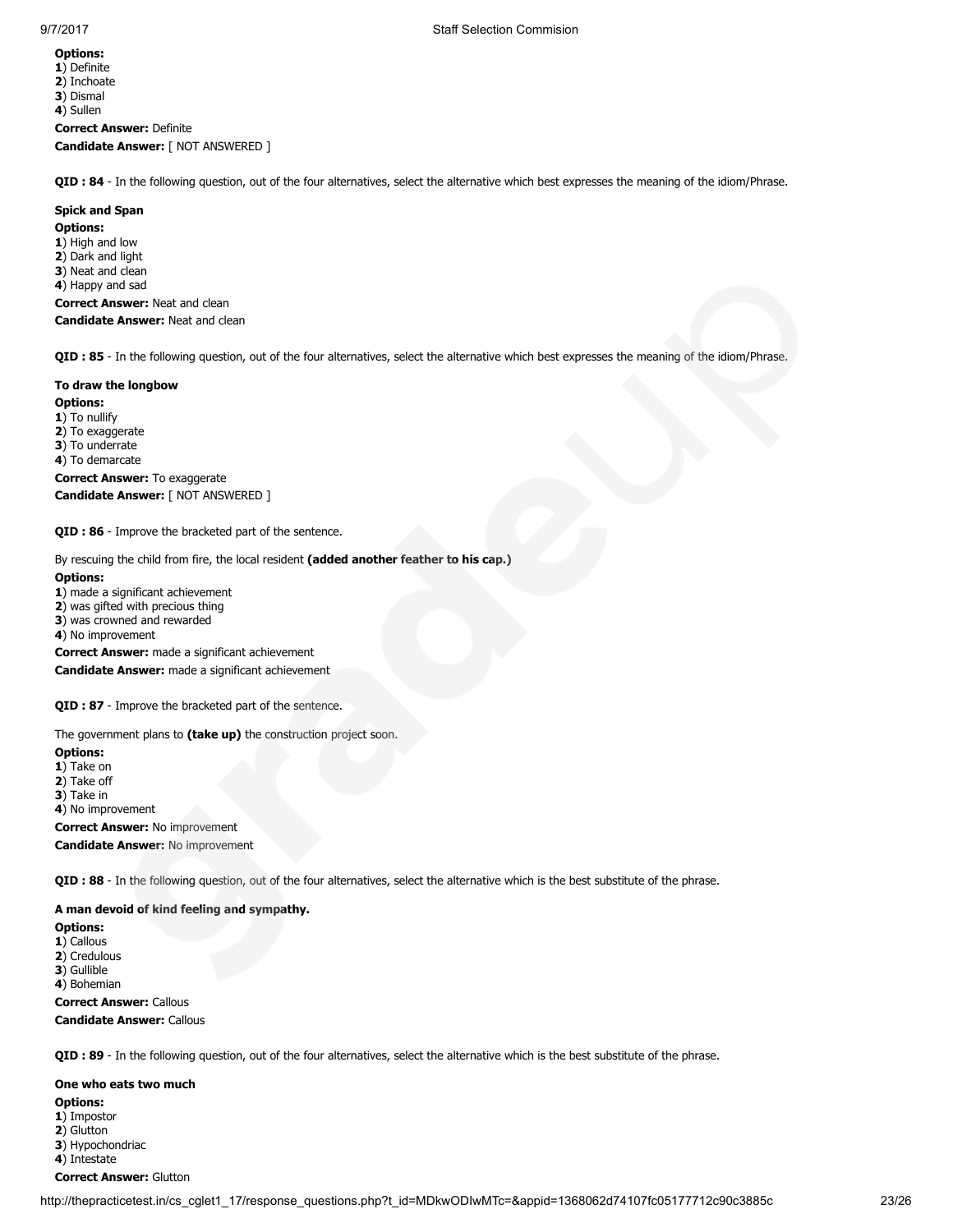### Candidate Answer: Glutton

QID : 90 - In the following question, four words are given out of which one word is incorrectly spelt. Find the incorrectly spelt word.

Options:

- 1) Forfeit
- 2) Gorilla
- 3) Blissfull
- 4) Corrupt

Correct Answer: Blissfull

## Candidate Answer: Blissfull

QID : 91 - In the following question, four words are given out of which one word is incorrectly spelt. Find the incorrectly spelt word.

#### Options:

- 1) Afforestation
- 2) Translusent
- 3) Foreigner

4) Achievement

## Correct Answer: Translusent

Candidate Answer: Translusent

QID : 92 - The question below consists of a set of labelled sentences. Out of the four options given, select the most logical order of the sentences to form a coherent paragraph.

P- The aim must be to ensure that our country does not experience either paucity or a-surfeit of trained manpower in any specific segment of our economy. Q- When we set about the task of higher education, we should be absolutely clear in our perception of the goals of education in the specific context of our nation's development.

R- No doubt, one of the important aims of education would be to create the required range and nature of trained manpower assessed to be needed by different sectors of national growth.

S- The entire educational apparatus must be geared progressively to fulfill the requirements of different phases of our growth in every sector primary, secondary and tertiary.

## Options:

- 1) SQPR
- 2) QRSP
- 3) SRQP
- 4) PSQR

Correct Answer: QRSP

Candidate Answer: [ NOT ANSWERED ]

QID : 93 - The question below consists of a set of labelled sentences. Out of the four options given, select the most logical order of the sentences to form a coherent paragraph.

P- Bureaucratic cultures can smother those who want to respond to shifting conditions.

- Q- Arrogant managers can overevaluate their current performance and competitive position listen poorly and learn slowly.
- R- And the lack of leadership leaves no force inside these organizations to break out of the morass.
- S- Inwardly focused employees can have difficulty seeing the very forces that present threats and opportunities.

## Options:

- 1) PRQS
- 2) SPQR
- 3) RQPS
- 4) QSPR

Correct Answer: QSPR

Candidate Answer: [ NOT ANSWERED ]

QID : 94 - In the following question, a sentence has been given in Active/Passive voice. Out of four alternatives suggested, select the one which best expresses the same sentence in Passive/Active voice.

#### She teaches us English.

#### Options:

1) English is being taught to us by her.

2) We are taught English by her.

3) English have been taught to us by her.

4) We had been taught English by her.

Correct Answer: We are taught English by her.

Candidate Answer: We are taught English by her.

QID : 95 - In the following question, a sentence has been given in Direct/Indirect speech. Out of the four alternatives suggested, select the one which best expresses the same sentence in Indirect/Direct speech.

## Nisha said to Swati, " Will you help me in my project just now?"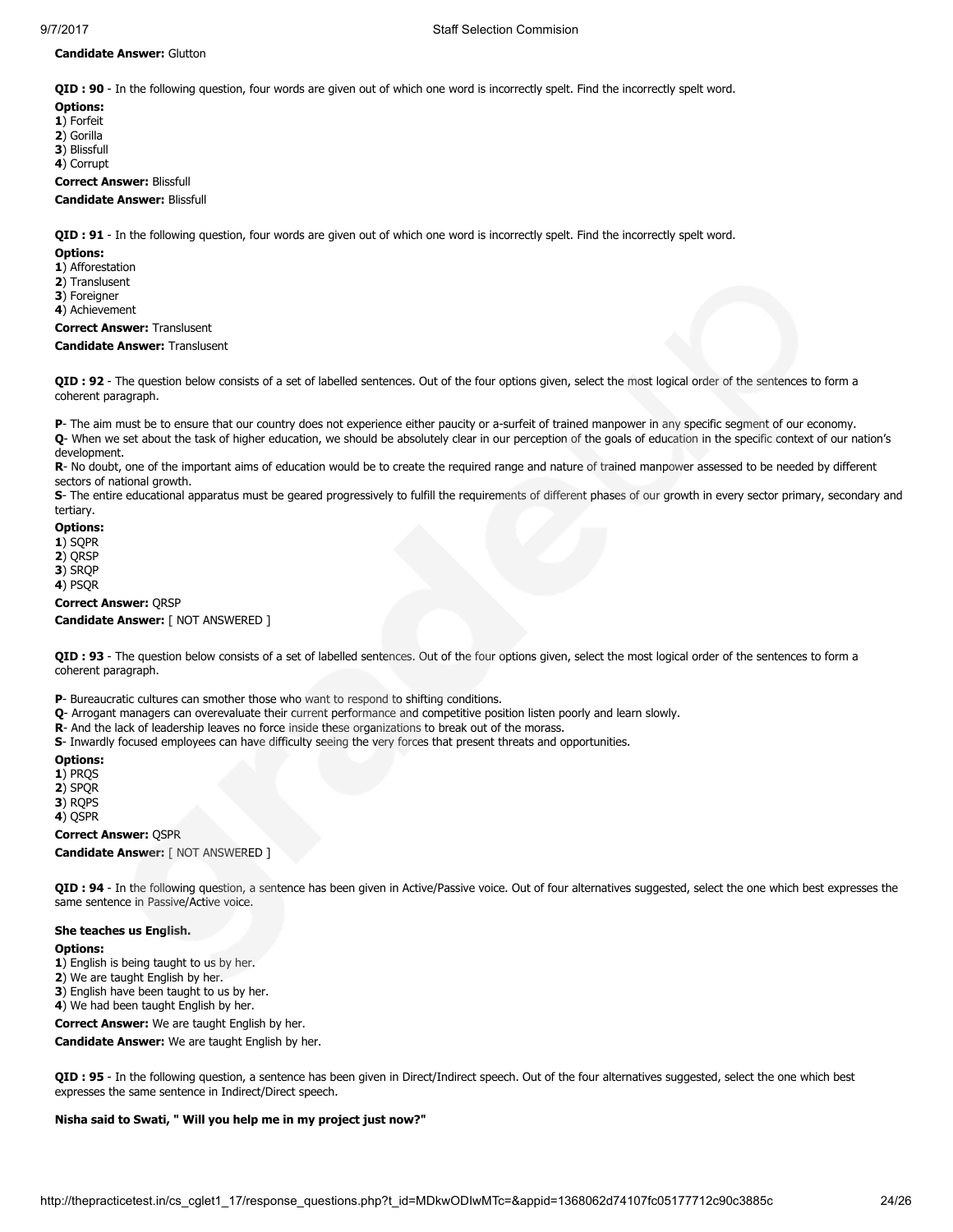1) Nisha told Swati whether she will help her in her project just now.

2) Nisha asked Swati if she would help her in her project just then. 3) Nisha questioned to Swati that will you help me in my project just now.

4) Nisha asked to Swati that will she help her in her work just now.

Correct Answer: Nisha asked Swati if she would help her in her project just then.

Candidate Answer: Nisha asked Swati if she would help her in her project just then.

QID : 96 - In the following passage some of the words have been left out. Read the passage carefully and select the correct answer for the given blank out of the four alternatives.

Democracy should \_\_\_\_\_ dignity of the individual. It should also aim at the \_\_\_\_\_ good of the greatest \_\_\_\_\_. The opposition party should \_\_\_\_\_ the wrong plans, policies and decisions of the government in power. The government should cater to the \_\_\_\_\_ needs of the people to make its position solid.

#### Democracy should \_\_\_\_\_ dignity of the individual.

#### Options:

1) built

2) ensure

3) keep

4) support

## Correct Answer: ensure

#### Candidate Answer: ensure

QID : 97 - In the following passage some of the words have been left out. Read the passage carefully and select the correct answer for the given blank out of the four alternatives.

Democracy should \_\_\_\_\_\_ dignity of the individual. It should also aim at the \_\_\_\_\_\_\_ good of the greatest \_\_\_\_\_. The opposition party should \_\_\_\_\_\_\_ the wrong plans, policies and decisions of the government in power. The government should cater to the \_\_\_\_\_ needs of the people to make its position solid.

#### It should also aim at the \_\_\_\_\_ good

Options:

1) greatest

2) smallest

3) largest

4) heaviest

#### Correct Answer: greatest

## Candidate Answer: greatest

QID : 98 - In the following passage some of the words have been left out. Read the passage carefully and select the correct answer for the given blank out of the four alternatives.

Democracy should \_\_\_\_\_ dignity of the individual. It should also aim at the \_\_\_\_\_ good of the greatest \_\_\_\_\_. The opposition party should \_\_\_\_\_ the wrong plans, policies and decisions of the government in power. The government should cater to the \_\_\_\_\_ needs of the people to make its position solid.

## of the greatest **contact of the set of the set of the set of the set of the set of the set of the set of the s**

Options:

1) people

 $2)$  digit

3) number

4) individual

Correct Answer: number

#### Candidate Answer: number

QID : 99 - In the following passage some of the words have been left out. Read the passage carefully and select the correct answer for the given blank out of the four alternatives.

Democracy should dignity of the individual. It should also aim at the qood of the greatest . The opposition party should the wrong plans, policies and decisions of the government in power. The government should cater to the \_\_\_\_\_ needs of the people to make its position solid.

## should \_\_\_\_\_ the wrong plans, policies and decisions of the government in power.

Options:

1) rely on

2) against

3) support

4) oppose

Correct Answer: oppose

Candidate Answer: oppose